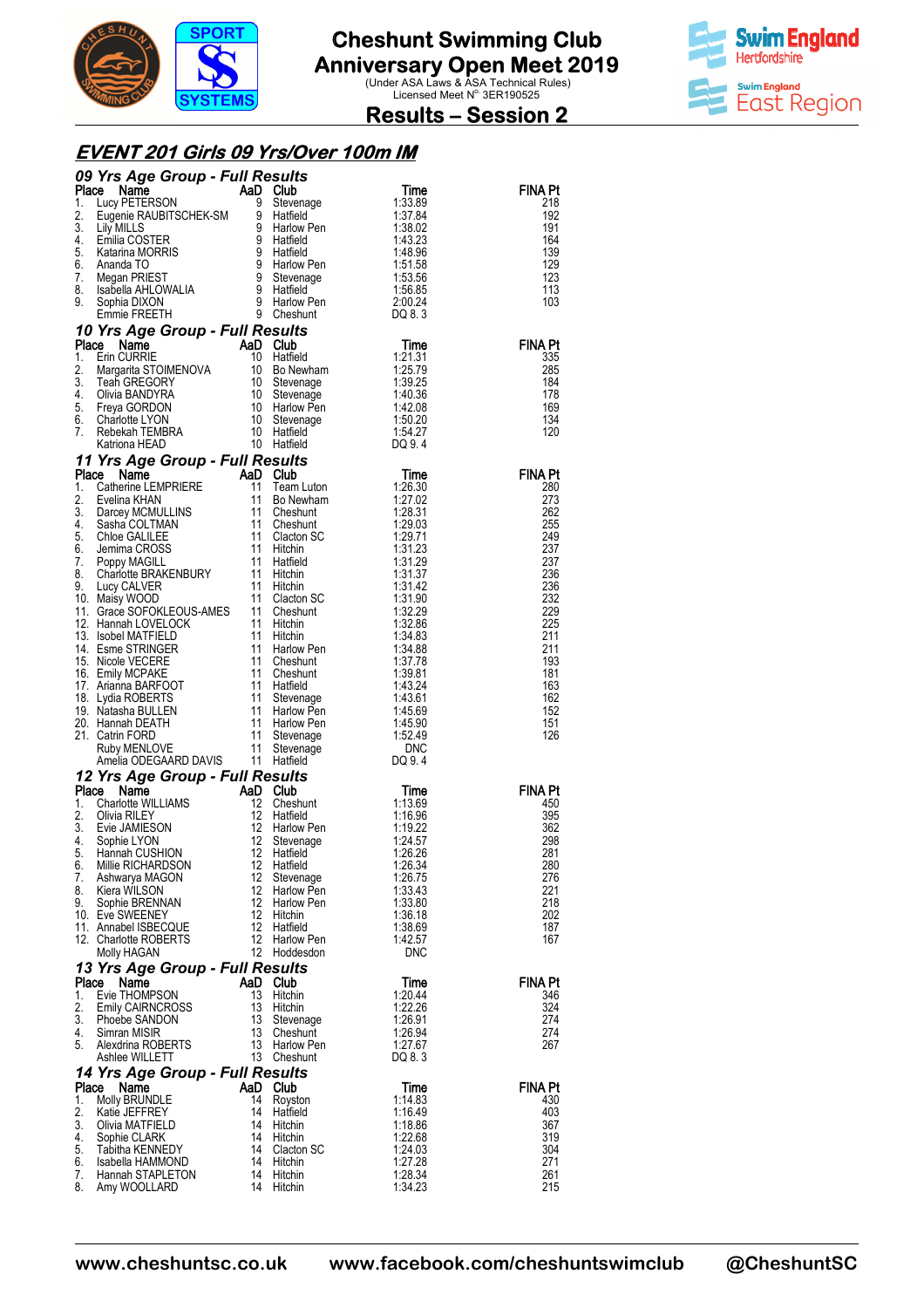

**Anniversary Open Meet 2019**<br>
Under ASA Laws & ASA Technical Rules)<br>
Licensed Meet N<sup>o.</sup> 3ER190525



#### **Results – Session 2**

|       | 15 Yrs/Over Age Group - Full Results |     |               |         |                |
|-------|--------------------------------------|-----|---------------|---------|----------------|
| Place | Name                                 | AaD | Club          | Time    | <b>FINA Pt</b> |
|       | Jessica KEOGH                        | 15  | Hatfield      | 1:11.76 | 488            |
|       | Amelia HEARNE                        |     | 15 Clacton SC | 1:12.91 | 465            |
|       | Mollie DOWNES                        |     | 15 Hoddesdon  | 1:18.82 | 368            |
|       | Josie DEAN                           | 15  | Hitchin       | 1.21.25 | 336            |
| 5.    | Abbie LUHMAN                         |     | 15 Stevenage  | 1:22.77 | 318            |
| 6.    | Lara FAHY                            | 15  | Hoddesdon     | 1.23.49 | 310            |
|       | Jasmine POLLARD                      | 15  | Hitchin       | 1.37.72 | 193            |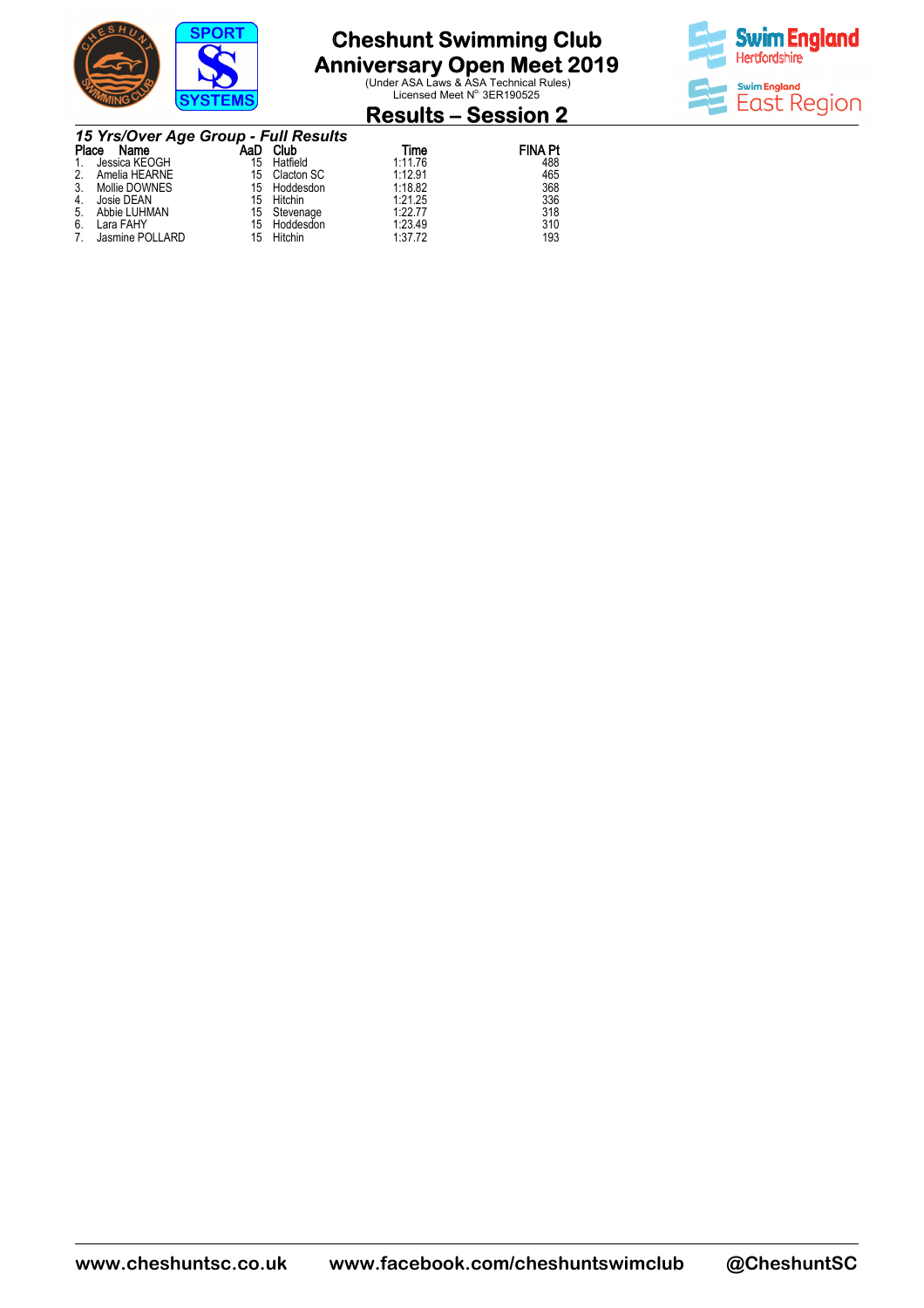



**Results – Session 2** 

### **EVENT 202 Boys 09 Yrs/Over 100m IM**

|                               | <b>09 Yrs Age Group - Full Results<br/> Place Name AaD Club<br/> 1. William LOCKWOOD 9 Hatfield<br/> 2. Zak FELLOWS 9 Cheshunt<br/> 3. Ron BORGIS 9 Stevenage<br/> 4. Luke PIETERSEN 9 Hatfield<br/> 5. Fraser MACDONALD 9 Hatfield<br/> 6. Jesse HOWARD 9 H</b> |  | Time<br>1:22.87<br>1:28.11<br>1:28.80<br>1.32.80<br>1:43.98 | FINA Pt<br>223<br>186<br>181<br>159<br>113                                                  |
|-------------------------------|------------------------------------------------------------------------------------------------------------------------------------------------------------------------------------------------------------------------------------------------------------------|--|-------------------------------------------------------------|---------------------------------------------------------------------------------------------|
|                               |                                                                                                                                                                                                                                                                  |  | 1:46.34                                                     | 105                                                                                         |
|                               |                                                                                                                                                                                                                                                                  |  |                                                             |                                                                                             |
| Place<br>1.<br>2.<br>3.<br>4. | <b>Yrs Age Group - Full Results<br/> ce Name AaD Club<br/> Hugo RAUBITSCHEK-SMITH 10 Hatfield<br/> Callum DEACON 10 Hatfield<br/> Finley MILLER 10 Hitchin<br/> Carl GUEVAN 10 Stevenage</b>                                                                     |  | Time<br>1:21.59<br>1:24.52<br>1:28.37<br>1:32.51            | <b>FINA Pt</b><br>234<br>210<br>184<br>160                                                  |
|                               |                                                                                                                                                                                                                                                                  |  |                                                             |                                                                                             |
|                               |                                                                                                                                                                                                                                                                  |  |                                                             | <b>FINA Pt</b><br>212<br>187<br>177<br>149<br>147<br>144                                    |
|                               |                                                                                                                                                                                                                                                                  |  |                                                             |                                                                                             |
|                               | 3. Finite Windows 11 Stevenage<br>14. Carl GUEVAN<br>16. Stevenage<br>17 Yrs Age Group - Full Results<br>16. Daniel MELIAMS<br>2. Samuel JEFFREY<br>11 Cheshunt<br>11 Hotels 11 1205.54<br>2. Samuel JEFFREY<br>11 Hotels 11 Bo Newham<br>5. Ricar               |  |                                                             | <b>FINA Pt</b><br>274<br>248<br>236<br>198<br>192<br>181<br>170<br>166<br>162<br>153<br>147 |
|                               |                                                                                                                                                                                                                                                                  |  |                                                             | <b>FINA Pt</b>                                                                              |
|                               | 11. Inter Muchant Miss Corp 11 <b>Control Control Control Control Control Control Control Control Control Control Control Control Control Control Control Control Control Control Control Control Control Control Control Contr</b>                              |  |                                                             | 234<br>230<br>200<br>196<br>187<br>141                                                      |
|                               |                                                                                                                                                                                                                                                                  |  |                                                             | <b>FINA Pt</b>                                                                              |
|                               |                                                                                                                                                                                                                                                                  |  |                                                             | 340<br>297<br>295<br>277<br>235                                                             |
|                               |                                                                                                                                                                                                                                                                  |  |                                                             |                                                                                             |
|                               |                                                                                                                                                                                                                                                                  |  |                                                             | FINA Pt<br>365<br>287<br>185                                                                |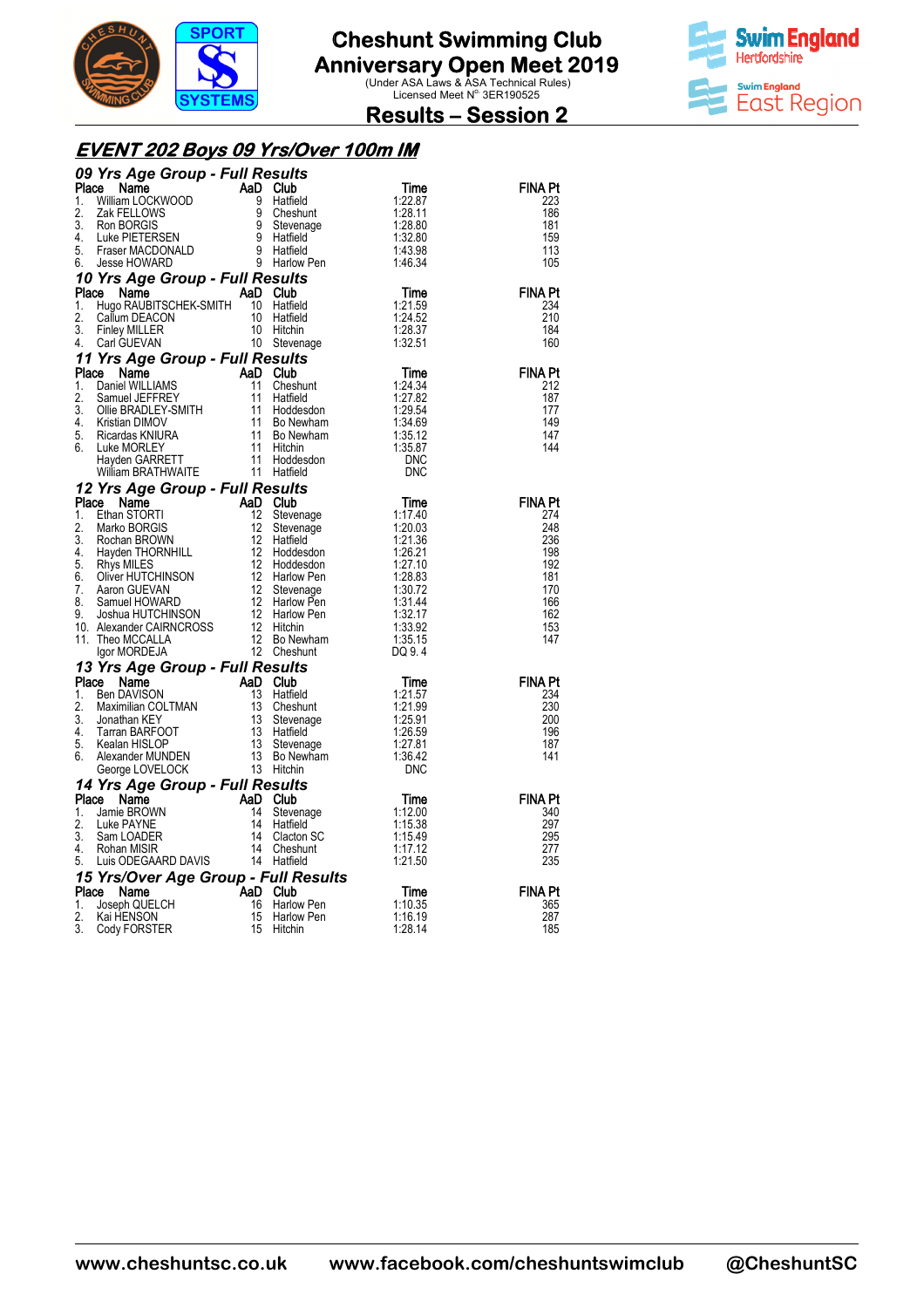



### **Results – Session 2**

#### **EVENT 203 Girls 09 Yrs/Over 50m Butterfly**

|          | <b>09 Yrs Age Group - Full Results<br/> Time<br/> 1. Emilia COSTER<br/> 1. Emilia COSTER<br/> 1. Sophia DIXON<br/> 1. Sophia DIXON<br/> 1. Sophia DIXON<br/> 1. Sophia DIXON<br/> 1. Sophia DIXON<br/> 1. Sophia DIXON<br/> 1. Sophia DIXON<br/> 1. Sophia MCRRIS<br/> 1. Sophia</b> |          |                        |                                                     |                |
|----------|--------------------------------------------------------------------------------------------------------------------------------------------------------------------------------------------------------------------------------------------------------------------------------------|----------|------------------------|-----------------------------------------------------|----------------|
|          |                                                                                                                                                                                                                                                                                      |          |                        |                                                     | <b>FINA Pt</b> |
|          |                                                                                                                                                                                                                                                                                      |          |                        |                                                     | 112<br>84      |
|          |                                                                                                                                                                                                                                                                                      |          |                        |                                                     | 75             |
|          |                                                                                                                                                                                                                                                                                      |          |                        |                                                     | 42             |
|          |                                                                                                                                                                                                                                                                                      |          |                        |                                                     |                |
|          | Katarina MORKIS<br><b>10 Yrs Age Group - Full Results</b><br><b>1.</b> Erin CURRIE AaD Club<br>1. Erin CURRIE 10 Haffield<br>2. Isabelle YOUNG 10 Clacton SC<br>3. Ella EDWARDS 10 Hiddesdon<br>4. New JONES 10 Hiddesdon<br>4. New JONES 10 Hiddesdon                               |          |                        |                                                     |                |
|          |                                                                                                                                                                                                                                                                                      |          |                        | Time                                                | <b>FINA Pt</b> |
|          |                                                                                                                                                                                                                                                                                      |          |                        | 37.16                                               | 282            |
|          |                                                                                                                                                                                                                                                                                      |          |                        | 39.44                                               | 236            |
|          |                                                                                                                                                                                                                                                                                      |          |                        | 39.59<br>41.09                                      | 233<br>208     |
|          |                                                                                                                                                                                                                                                                                      |          |                        |                                                     | 196            |
|          |                                                                                                                                                                                                                                                                                      |          |                        |                                                     | 168            |
|          |                                                                                                                                                                                                                                                                                      |          |                        |                                                     | 128            |
|          |                                                                                                                                                                                                                                                                                      |          |                        | $41.97$<br>$44.18$<br>$48.26$<br>$52.56$<br>$52.81$ | 99<br>98       |
|          |                                                                                                                                                                                                                                                                                      |          |                        | 55.38                                               | 85             |
|          | 10. Katriona HEAD 10 Hatfield<br><b>11 Yrs Age Group - Full Results</b><br><b>Place Name AaD Club</b><br>1. Poppy MAGILL 11 Hatfield<br>2. Phoebe MATTHEWS 11 Hatfield<br>3. Evelina KHAN 11 Bo Newham<br>4. Charlotte BRAKENBURY 11 Hitchin<br>5. Jem                               |          |                        |                                                     |                |
|          |                                                                                                                                                                                                                                                                                      |          |                        | Time                                                | <b>FINA Pt</b> |
|          |                                                                                                                                                                                                                                                                                      |          |                        | 37.99                                               | 264            |
|          |                                                                                                                                                                                                                                                                                      |          |                        | 38.07                                               | 262<br>242     |
|          |                                                                                                                                                                                                                                                                                      |          |                        | 39.07<br>39.11<br>40.21<br>40.98                    | 222            |
|          |                                                                                                                                                                                                                                                                                      |          |                        |                                                     | 210            |
|          |                                                                                                                                                                                                                                                                                      |          |                        |                                                     | 199            |
|          |                                                                                                                                                                                                                                                                                      |          |                        | 41.74<br>42.57<br>44.66                             | 187<br>162     |
|          |                                                                                                                                                                                                                                                                                      |          |                        |                                                     | 155            |
|          |                                                                                                                                                                                                                                                                                      |          |                        | 45.34<br>47.94<br>49.17                             | 131            |
|          |                                                                                                                                                                                                                                                                                      |          |                        |                                                     | 121            |
|          |                                                                                                                                                                                                                                                                                      |          |                        | 52.38<br>53.69                                      | 100<br>93      |
|          |                                                                                                                                                                                                                                                                                      |          |                        | 54.95                                               | 87             |
|          |                                                                                                                                                                                                                                                                                      |          |                        | <b>DNC</b>                                          |                |
|          | Emily MCPAKE 11 Cheshunt<br>12 Yrs Age Group - Full Results<br>Place Name AaD Club<br>1. Grace TURNER 12 Clacton SC<br>2. Hannah CUSHION 12 Hatfield<br>3. Sophie LYON 12 Stevenage<br>4. Annabelle BROWN 12 Stevenage<br>5. Millie RICHARDS                                         |          |                        |                                                     |                |
|          |                                                                                                                                                                                                                                                                                      |          |                        | Time                                                | <b>FINA Pt</b> |
|          |                                                                                                                                                                                                                                                                                      |          |                        | 36.36<br>36.47                                      | 301<br>298     |
|          |                                                                                                                                                                                                                                                                                      |          |                        | 37.46                                               | 275            |
|          |                                                                                                                                                                                                                                                                                      |          |                        | 39.04                                               | 243            |
|          |                                                                                                                                                                                                                                                                                      |          |                        | 39.91                                               | 227            |
|          |                                                                                                                                                                                                                                                                                      |          |                        | 41.27<br>47.49                                      | 206<br>135     |
|          |                                                                                                                                                                                                                                                                                      |          |                        | 47.87                                               | 132            |
|          |                                                                                                                                                                                                                                                                                      |          |                        |                                                     |                |
|          |                                                                                                                                                                                                                                                                                      |          |                        | Time                                                | <b>FINA Pt</b> |
|          |                                                                                                                                                                                                                                                                                      |          |                        | 34.60                                               | 349            |
|          |                                                                                                                                                                                                                                                                                      |          |                        | 37.11<br>38.23                                      | 283<br>259     |
|          |                                                                                                                                                                                                                                                                                      |          |                        | 39.48                                               | 235            |
|          |                                                                                                                                                                                                                                                                                      |          |                        | 42.32                                               | 191            |
| 6.<br>7. | Amelia PALMIERI<br>Ela SHIBLI                                                                                                                                                                                                                                                        | 13<br>13 | Hitchin<br>Hitchin     | 42.97<br>43.13                                      | 182<br>180     |
|          | Eilish KELLY                                                                                                                                                                                                                                                                         | 13       | Cheshunt               | <b>DNC</b>                                          |                |
|          | Ashlee WILLETT                                                                                                                                                                                                                                                                       | 13       | Cheshunt               | DQ 8.3                                              |                |
|          | 14 Yrs Age Group - Full Results                                                                                                                                                                                                                                                      |          |                        |                                                     |                |
| Place    | Name                                                                                                                                                                                                                                                                                 | AaD Club |                        | Time                                                | <b>FINA Pt</b> |
| 1.       | Grace JORDAN                                                                                                                                                                                                                                                                         | 14       | Hatfield               | 33.41                                               | 388            |
| 2.<br>3. | Katie JEFFREY<br>Rosie ADAMSON                                                                                                                                                                                                                                                       | 14<br>14 | Hatfield<br>Clacton SC | 33.58<br>34.56                                      | 382<br>351     |
| 4.       | Mia LAWRENCE                                                                                                                                                                                                                                                                         | 14       | <b>Clacton SC</b>      | 34.63                                               | 348            |
| 5.       | Tabitha KENNEDY                                                                                                                                                                                                                                                                      | 14       | Clacton SC             | 34.69                                               | 347            |
|          |                                                                                                                                                                                                                                                                                      | 14       | Team Luton             | 35.10                                               | 335            |
| 6.       | Lauren HOOKER                                                                                                                                                                                                                                                                        |          |                        |                                                     |                |
| 7.       | Sophie CLARK                                                                                                                                                                                                                                                                         | 14       | Hitchin                | 36.35                                               | 301            |
| 8.<br>9. | Kirsten BASHFORD<br>Isabella HAMMOND                                                                                                                                                                                                                                                 | 14<br>14 | Team Luton<br>Hitchin  | 36.90<br>37.38                                      | 288<br>277     |
|          | 10. Freya KIERNAN                                                                                                                                                                                                                                                                    | 14       | Team Luton             | 38.46                                               | 254            |
|          | 11. Amy WOOLLARD<br>Lacey BUSS                                                                                                                                                                                                                                                       | 14<br>14 | Hitchin<br>Harlow Pen  | 44.85<br><b>DNC</b>                                 | 160            |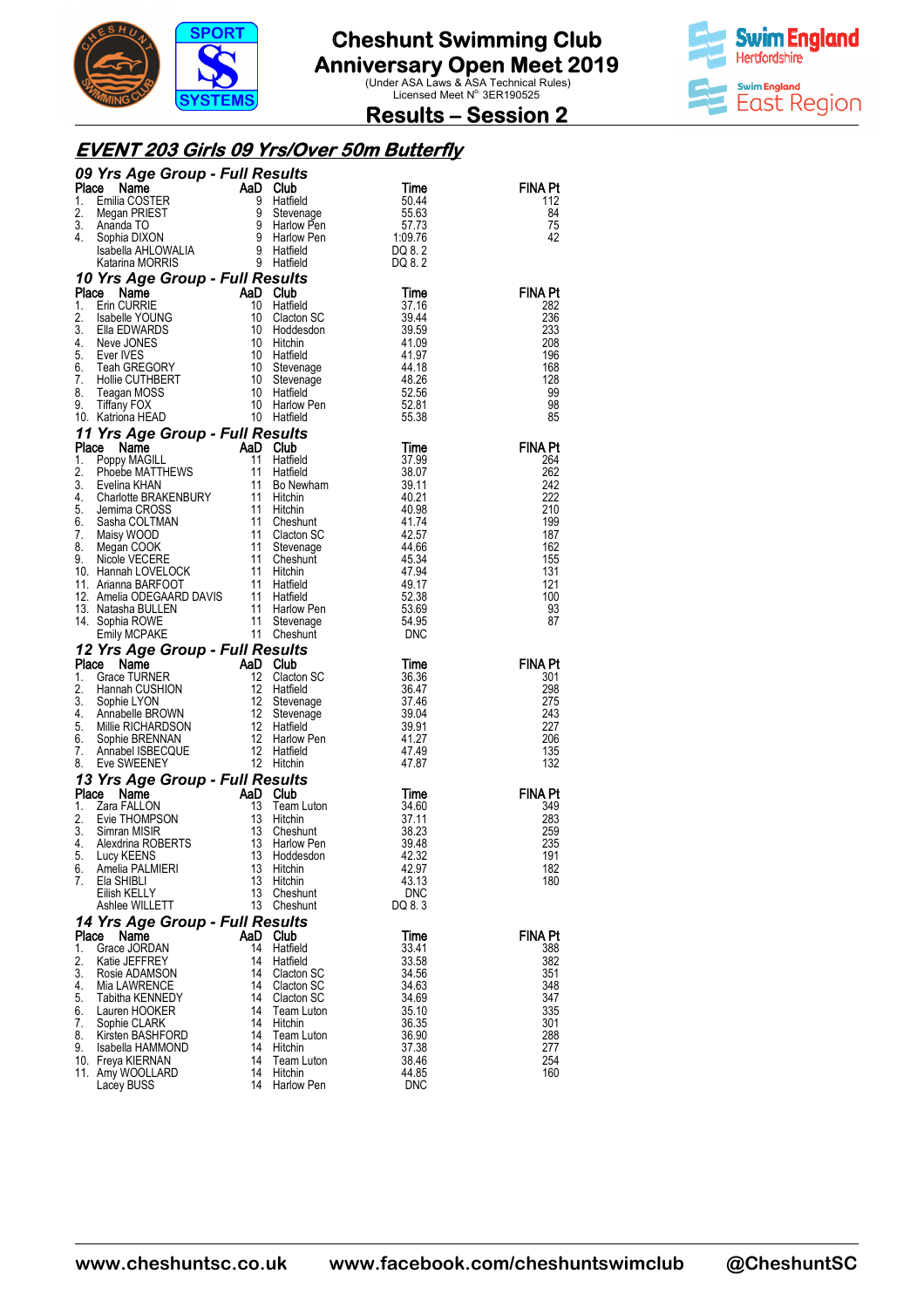

**Anniversary Open Meet 2019**<br>
Under ASA Laws & ASA Technical Rules)<br>
Licensed Meet N<sup>o.</sup> 3ER190525



#### **Results – Session 2**

|       | 15 Yrs/Over Age Group - Full Results |     |            |       |                |  |  |  |  |
|-------|--------------------------------------|-----|------------|-------|----------------|--|--|--|--|
| Place | Name                                 | AaD | Club       | Time  | <b>FINA Pt</b> |  |  |  |  |
|       | Nia JORDAN                           | 16  | Hatfield   | 31.79 | 451            |  |  |  |  |
| 2.    | Maggie WYPER                         | 15  | Hoddesdon  | 32.85 | 408            |  |  |  |  |
| 3.    | Lucy KING                            | 15  | Hitchin    | 33.45 | 387            |  |  |  |  |
| 4.    | Amelia HEARNE                        | 15  | Clacton SC | 33.65 | 380            |  |  |  |  |
| 5.    | Mollie DOWNES                        | 15  | Hoddesdon  | 33.67 | 379            |  |  |  |  |
| 6.    | Jennifer BROOKS                      | 15  | Team Luton | 33.98 | 369            |  |  |  |  |
|       | Tegan WOLLASTON                      | 19  | Cheshunt   | 34.28 | 359            |  |  |  |  |
| 8.    | Josie DEAN                           | 15  | Hitchin    | 37.16 | 282            |  |  |  |  |
| 9.    | Lara FAHY                            | 15  | Hoddesdon  | 38.41 | 255            |  |  |  |  |
| 10.   | Jasmine POLLARD                      | 15  | Hitchin    | 46.53 | 143            |  |  |  |  |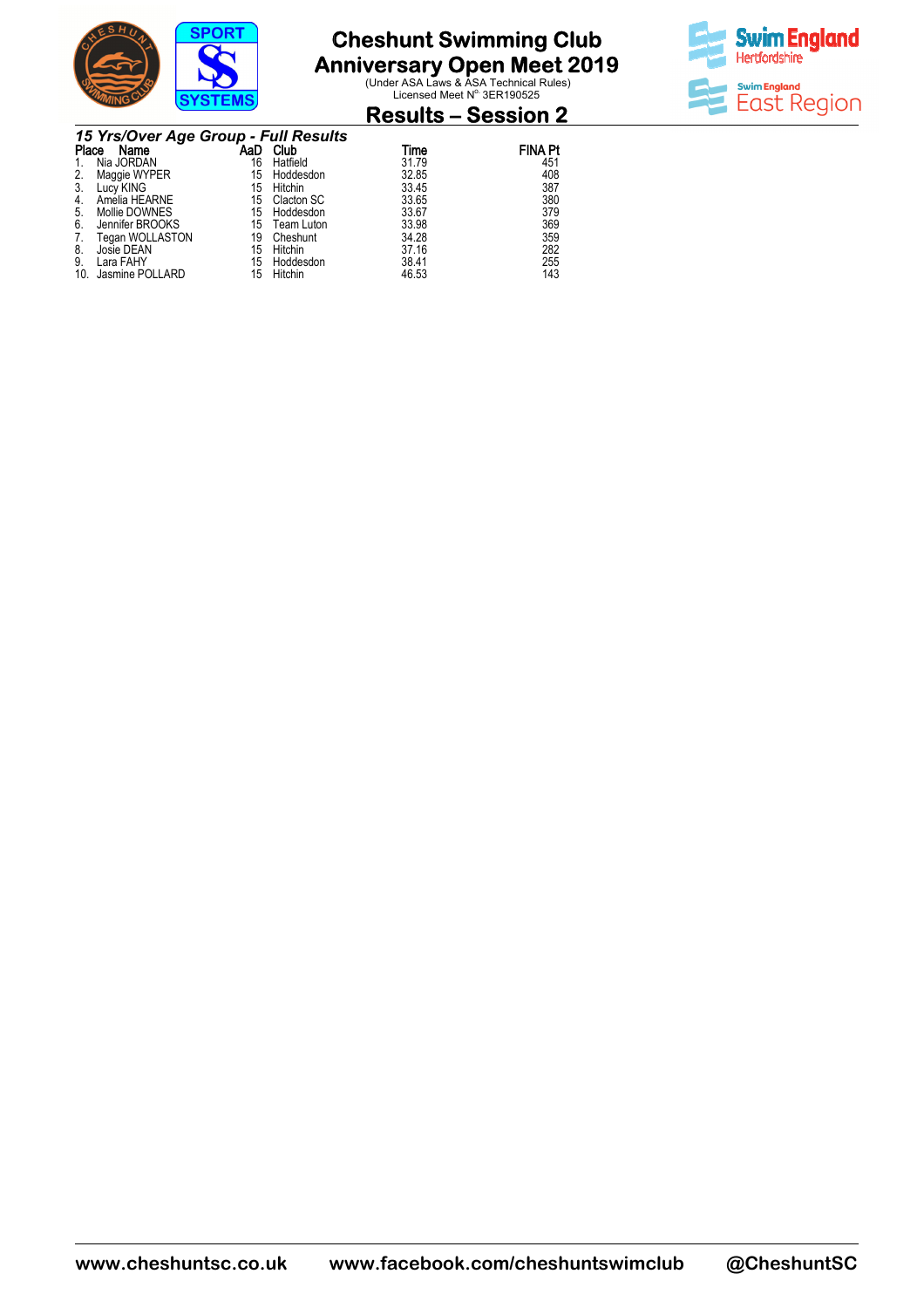



#### **Results – Session 2**

#### **EVENT 204 Boys 09 Yrs/Over 50m Butterfly**

|          | 09 Yrs Age Group - Full Results                                                                                                                                                                                                                               |          |                                                  |                 |                |
|----------|---------------------------------------------------------------------------------------------------------------------------------------------------------------------------------------------------------------------------------------------------------------|----------|--------------------------------------------------|-----------------|----------------|
| Place    |                                                                                                                                                                                                                                                               |          |                                                  | Time            | FINA Pt        |
| 1.<br>2. |                                                                                                                                                                                                                                                               |          |                                                  | 39.67<br>43.13  | 165<br>129     |
| 3.       |                                                                                                                                                                                                                                                               |          |                                                  | 51.05           | 77             |
| 4.       |                                                                                                                                                                                                                                                               |          |                                                  | 51.72           | 74             |
| 5.       |                                                                                                                                                                                                                                                               |          |                                                  | 59.16           | 50             |
|          | <b>Yrs Age Group - Full Results</b><br>Rom BORGIS<br>Rom BORGIS<br>Luke PIETERSEN<br>Fraser MACDONALD<br>Fraser MACDONALD<br>Fraser MACDONALD<br>Thomas MATTHEWS<br>Jesse HOWARD<br>Jesse HOWARD<br>Jesse HOWARD<br>Tago SOUSA GALLEGO<br>Tago SOUSA GALLEG   |          |                                                  | DQ 8.4          |                |
|          | 10 Yrs Age Group - Full Results<br>Place                                                                                                                                                                                                                      |          |                                                  |                 | <b>FINA Pt</b> |
| 1.       |                                                                                                                                                                                                                                                               |          |                                                  |                 | 194            |
| 2.       |                                                                                                                                                                                                                                                               |          |                                                  |                 | 168            |
| 3.       |                                                                                                                                                                                                                                                               |          |                                                  |                 | 153            |
| 4.<br>5. |                                                                                                                                                                                                                                                               |          |                                                  |                 | 72<br>48       |
| 6.       | Comparison of the Manufacture of Manufacture Manufacture Manufacture Manufacture Manufacture Manufacture 10 Hotels<br>Maxwell HOZIER 10 Hotels of 37.60<br>Callum DEACON 10 Hatfield 39.45<br>Finley MILLER 10 Hitchin 40.68<br>Owain                         |          |                                                  |                 | 21             |
|          | 11 Yrs Age Group - Full Results                                                                                                                                                                                                                               |          |                                                  |                 |                |
| Place    | <b>Prince State of AD Club</b><br>Collie OCONNOR<br>Ollie OCONNOR<br>Daniel WILLIAMS<br>Club and Club 11 Cheshunt<br>11 Cheshunt<br>40.23<br>Club and Club 11 Cheshunt<br>40.23<br>Ricardas KNIURA<br>Rory BAILISS<br>Ricardas KNIURA<br>Rory BAILISS<br>11 S |          |                                                  |                 | FINA Pt        |
| 1.       |                                                                                                                                                                                                                                                               |          |                                                  |                 | 237<br>171     |
| 2.<br>3. |                                                                                                                                                                                                                                                               |          |                                                  |                 | 159            |
| 4.       |                                                                                                                                                                                                                                                               |          |                                                  |                 | 144            |
| 5.       |                                                                                                                                                                                                                                                               |          |                                                  |                 | 123            |
| 6.<br>7. |                                                                                                                                                                                                                                                               |          |                                                  |                 | 121<br>114     |
|          |                                                                                                                                                                                                                                                               |          |                                                  |                 |                |
|          | 12 Yrs Age Group - Full Results                                                                                                                                                                                                                               |          |                                                  |                 |                |
| Place    |                                                                                                                                                                                                                                                               |          |                                                  | Time            | <b>FINA Pt</b> |
| 1.       |                                                                                                                                                                                                                                                               |          | Team Luton<br>Stevenage<br>Hoddesdon<br>Cheshunt | 35.09           | 239            |
| 2.       |                                                                                                                                                                                                                                                               |          |                                                  | 35.87           | 224            |
| 3.<br>4. |                                                                                                                                                                                                                                                               |          |                                                  | 37.17<br>37.49  | 201<br>196     |
| 5.       |                                                                                                                                                                                                                                                               |          |                                                  | 40.70           | 153            |
| 6.       |                                                                                                                                                                                                                                                               |          |                                                  | 49.53           | 85             |
| 7.       | Common<br>Ethiop KIERNAN<br>Ether STORTI<br>Finey KIERNAN<br>Ethan STORTI<br>Jack RENOUF<br>12 Hoddesdon<br>Igor MORDEJA<br>12 Cheshunt<br>Rhys MILES<br>Antonio TORRPO<br>Charle CROPLEY<br>The Cheshunt<br>Charle CROPLEY<br>The Hitchin<br>Charle CROPLEY  |          |                                                  | 50.17           | 82             |
|          | 7. Charlie CROPTLEY<br><b>13 Yrs Age Group - Full Results</b><br><b>13 Yrs Age Group - Full Results</b><br>13 Team Luton<br>13 Team Luton<br>2. Jake EVANS<br>3. Jake WILLIAMSON<br>4. Jonathan KEY<br>4. Jonathan KEY<br>4. Jonathan KEY<br>6. Tarran BARF   |          |                                                  |                 | <b>FINA Pt</b> |
|          |                                                                                                                                                                                                                                                               |          |                                                  | Time<br>30.65   | 359            |
|          |                                                                                                                                                                                                                                                               |          |                                                  | 32.55           | 300            |
|          |                                                                                                                                                                                                                                                               |          |                                                  | 34.61           | 249            |
|          |                                                                                                                                                                                                                                                               |          |                                                  | 35.72<br>37.94  | 227<br>189     |
|          |                                                                                                                                                                                                                                                               |          |                                                  | 38.00           | 188            |
|          |                                                                                                                                                                                                                                                               |          |                                                  | 41.97           | 140            |
|          |                                                                                                                                                                                                                                                               |          |                                                  | 44.31           | 119            |
|          |                                                                                                                                                                                                                                                               |          |                                                  | 49.03<br>DQ 8.2 | 87             |
|          | 14 Yrs Age Group - Full Results                                                                                                                                                                                                                               |          |                                                  |                 |                |
| Place    | Name                                                                                                                                                                                                                                                          | AaD      | Club                                             | Time            | <b>FINA Pt</b> |
| 1.       | Jamie BROWN                                                                                                                                                                                                                                                   | 14       | Stevenage                                        | 30.38           | 369            |
| 2.<br>3. | Sam LOADER<br>Luke PAYNE                                                                                                                                                                                                                                      | 14<br>14 | Clacton SC<br>Hatfield                           | 33.72<br>34.72  | 270<br>247     |
| 4.       | Rohan MISIR                                                                                                                                                                                                                                                   | 14       | Cheshunt                                         | 34.79           | 246            |
|          | 5. Ismail AYAD                                                                                                                                                                                                                                                |          | 14 Bo Newham                                     | 35.58           | 230            |
| 6.       | Luis ODEGAARD DAVIS                                                                                                                                                                                                                                           |          | 14 Hatfield                                      | 36.97           | 205            |
|          | Thomas CHAMBERS                                                                                                                                                                                                                                               | 14       | Hatfield                                         | DQ 4.4          |                |
|          | 15 Yrs/Over Age Group - Full Results<br>Place Name                                                                                                                                                                                                            |          | AaD Club                                         | Time            | <b>FINA Pt</b> |
| 1.       | Callum WOLLASTON                                                                                                                                                                                                                                              | 17       | Cheshunt                                         | 26.84           | 535            |
| 2.       | Matteo LO BIUNDO                                                                                                                                                                                                                                              | 15       | Hitchin                                          | 28.47           | 448            |
| 3.       | Jamie SIRETT                                                                                                                                                                                                                                                  | 31       | Cheshunt                                         | 29.09           | 420            |
| 4.<br>5. | Adam EVENS<br>Joseph QUELCH                                                                                                                                                                                                                                   | 16<br>16 | Hitchin<br>Harlow Pen                            | 30.06<br>30.36  | 381<br>370     |
| 6.       | Guilherme GOMES                                                                                                                                                                                                                                               | 16       | Bo Newham                                        | 30.81           | 354            |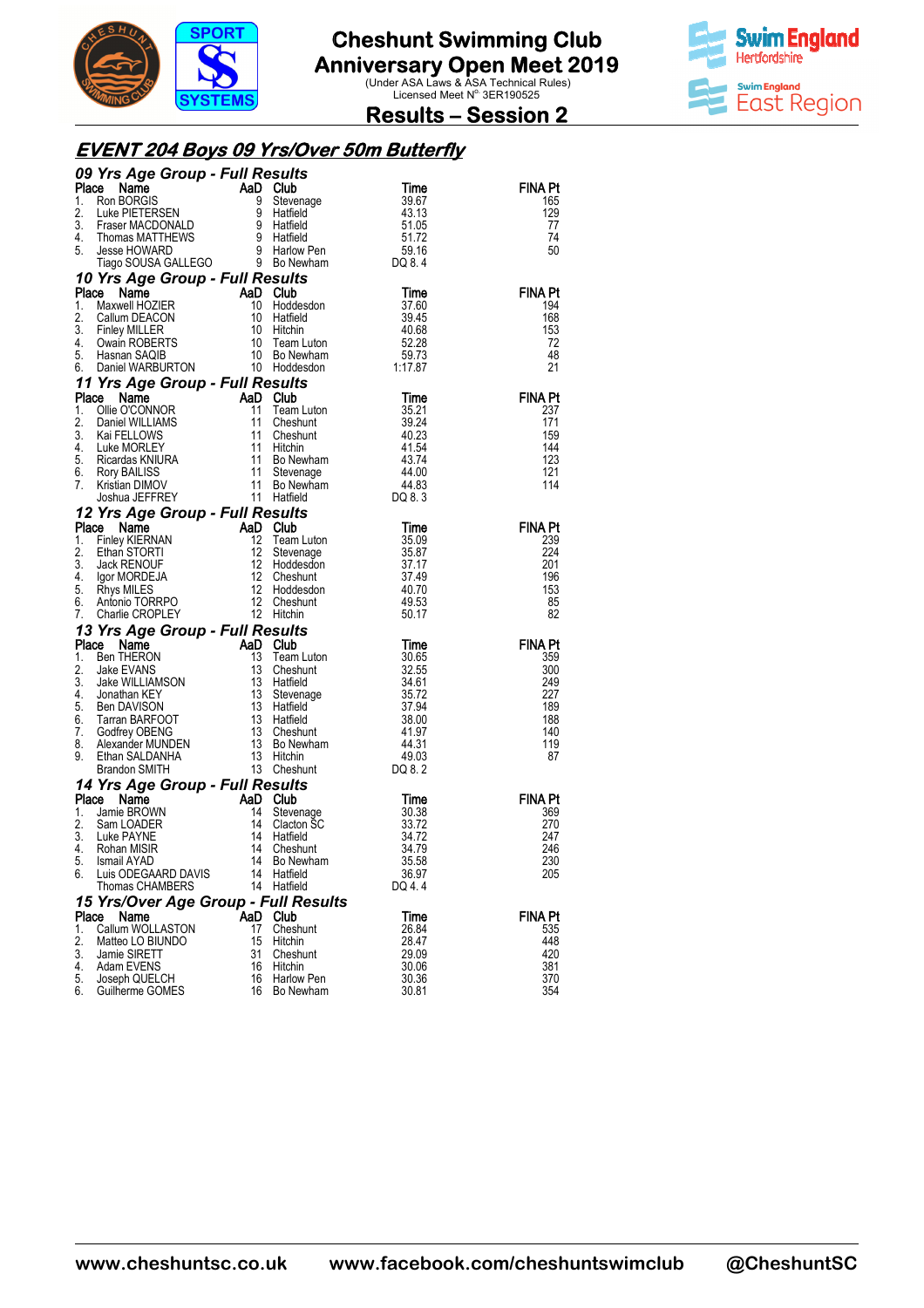



**Results – Session 2** 

### **EVENT 205 Girls 09 Yrs/Over 100m Backstroke**

|             | 09 Yrs Age Group - Full Results                 |                   |                                |                    |                       |                |
|-------------|-------------------------------------------------|-------------------|--------------------------------|--------------------|-----------------------|----------------|
| Place       | Name                                            | AaD Club          |                                | Time               | FINA Pt               | 50             |
| 1.<br>2.    | Lucy PETERSON<br>Lily MILLS                     | 9                 | Stevenage<br>9 Harlow Pen      | 1:34.46<br>1:36.71 | 197<br>184            | 46.29<br>47.53 |
| 3.          | Katarina MORRIS                                 |                   | 9 Hatfield                     | 1:39.72            | 168                   | 48.50          |
| 4.          | Nicole CASHIN                                   |                   | 9 Team Luton                   | 1:39.97            | 166                   | 49.46          |
| 5.          | Nuala GREGG                                     |                   | 9 Hatfield                     | 1:42.88            | 153                   | 49.19          |
|             | 10 Yrs Age Group - Full Results                 |                   |                                |                    |                       |                |
| Place<br>1. | Name<br>Margarita STOIMENOVA                    | AaD Club          | 10 Bo Newham                   | Time<br>1:23.56    | <b>FINA Pt</b><br>285 | 50<br>41.41    |
| 2.          | Isabelle YOUNG                                  |                   | 10 Clacton SC                  | 1:25.03            | 271                   | 42.50          |
| 3.          | Nicole ANGELOVA                                 |                   | 10 Bo Newham                   | 1:35.04            | 194                   | 46.78          |
| 4.          | Olivia BANDYRA                                  |                   | 10 Stevenage                   | 1:43.32            | 151                   | 50.64          |
| 5.          | Tiffany FOX                                     |                   | 10 Harlow Pen                  | 2:00.97            | 94                    | 57.93          |
|             | Mimi LASSMAN-HALL<br>Rebekah TEMBRA             |                   | 10 Bo Newham<br>10 Hatfield    | DQ 6.4<br>DQ 6.4   |                       |                |
|             | 11 Yrs Age Group - Full Results                 |                   |                                |                    |                       |                |
| Place       | Name                                            | AaD Club          |                                | Time               | FINA Pt               | 50             |
| 1.          | Phoebe MATTHEWS                                 | 11                | Hatfield                       | 1:21.34            | 309                   | 40.08          |
| 2.          | Leila ODARO-BURNETT                             | 11                | Hatfield                       | 1:23.95            | 281                   | 41.19          |
| 3.<br>4.    | Evelina KHAN<br>Catherine LEMPRIERE             | 11<br>11          | Bo Newham<br>Team Luton        | 1:26.53<br>1:27.20 | 257<br>251            | 43.42<br>43.32 |
| 5.          | Lily HOBDELL                                    |                   | 11 Team Luton                  | 1:28.30            | 242                   | 41.89          |
| 6.          | Chloe GALILEE                                   |                   | 11 Clacton SC                  | 1:29.00            | 236                   | 44.66          |
| 7.          | Grace SOFOKLEOUS-AMES                           |                   | 11 Cheshunt                    | 1:30.03            | 228                   | 43.60          |
| 8.<br>9.    | <b>Isobel MATFIELD</b><br><b>Isobel DEAN</b>    | 11 Hitchin        | 11 Team Luton                  | 1:30.38<br>1:31.34 | 225<br>218            | 43.91<br>45.60 |
|             | 10. Darcey MCMULLINS                            | 11                | Cheshunt                       | 1:32.15            | 212                   | 42.63          |
|             | 11. Hannah LOVELOCK                             | 11 Hitchin        |                                | 1:33.83            | 201                   | 46.59          |
|             | 12. Esme STRINGER                               |                   | 11 Harlow Pen                  | 1:34.49            | 197                   | 46.85          |
|             | 13. Lydia ROBERTS<br>14. Lilianna ORRIN-VICKERY | 11                | Stevenage<br>11 Stevenage      | 1:39.06<br>1:40.13 | 171<br>165            | 49.19<br>47.85 |
|             | 15. Hannah DEATH                                |                   | 11 Harlow Pen                  | 1:43.86            | 148                   |                |
| 16.         | Sophia ROWE                                     | 11                | Stevenage                      | 1:45.56            | 141                   | 52.04          |
|             | 17. Arianna BARFOOT                             | 11 Hatfield       |                                | 1:46.89            | 136                   | 52.88          |
|             | 18. Catrin FORD                                 | 11                | Stevenage                      | 1:47.94            | 132                   | 51.33          |
|             |                                                 |                   |                                |                    |                       |                |
|             | 19. Amelia ODEGAARD DAVIS                       | 11                | Hatfield                       | 1:50.53<br>DQ 6.4  | 123                   | 54.43          |
|             | Ciara SHORTALL                                  |                   | 11 Harlow Pen                  |                    |                       |                |
| Place       | 12 Yrs Age Group - Full Results<br>Name         | AaD Club          |                                | Time               | <b>FINA Pt</b>        | 50             |
| 1.          | Charlotte WILLIAMS                              | 12                | Cheshunt                       | 1:12.15            | 443                   | 34.67          |
| 2.          | Maja ALEXANDER                                  | 12                | Hatfield                       | 1:19.68            | 329                   | 38.55          |
| 3.<br>4.    | Millie RICHARDSON                               | 12 Hatfield<br>12 | Bo Newham                      | 1:24.05<br>1:28.84 | 280<br>237            | 41.07<br>43.83 |
| 5.          | <b>Emily REGAN</b><br>Sophie BRENNAN            |                   | 12 Harlow Pen                  | 1:31.93            | 214                   | 45.42          |
| 6.          | Louise STOREY                                   |                   | 12 Hoddesdon                   | 1:47.19            | 135                   | 51.33          |
|             | Molly HAGAN                                     | 12                | Hoddesdon                      | DNC                |                       |                |
|             | Charlotte ROBERTS<br>Evie JAMIESON              |                   | 12 Harlow Pen<br>12 Harlow Pen | DQ 6.4<br>DQ 6.4   |                       |                |
|             |                                                 |                   |                                |                    |                       |                |
| Place       | 13 Yrs Age Group - Full Results<br>Name         | AaD Club          |                                | Time               | <b>FINA Pt</b>        | 50             |
| 1.          | Ruby CLARK                                      | 13                | Hitchin                        | 1:22.62            | 295                   | 41.38          |
| 2.          | Alexdrina ROBERTS                               | 13                | Harlow Pen                     | 1:24.71            | 274                   | 41.70          |
| 3.          | Phoebe SANDON                                   | 13                | Stevenage<br>13 Clacton SC     | 1:29.94<br>DQ 6.4  | 229                   | 44.22          |
|             | Emily GRIMWOOD                                  |                   |                                |                    |                       |                |
| Place       | 14 Yrs Age Group - Full Results<br>Name         | AaD Club          |                                | Time               | FINA Pt               | 50             |
| 1.          | Molly BRUNDLE                                   | 14                | Royston                        | 1:15.26            | 390                   | 36.67          |
| 2.          | Olivia MATFIELD                                 | 14                | Hitchin                        | 1:18.51            | 344                   | 38.56          |
| 3.<br>4.    | Freya KIERNAN                                   | 14<br>14          | Team Luton                     | 1:19.68            | 329                   | 38.77          |
| 5.          | Tabitha KENNEDY<br>Beca FORD                    | 14                | Clacton SC<br>Stevenage        | 1:21.92<br>1:22.35 | 303<br>298            | 38.57<br>40.50 |
| 6.          | Grace JORDAN                                    | 14                | Hatfield                       | 1:22.89            | 292                   | 41.51          |
| 7.          | Rosie ADAMSON                                   |                   | 14 Clacton SC                  | 1:23.18            | 289                   | 41.20          |
|             | 15 Yrs/Over Age Group - Full Results            |                   |                                |                    |                       |                |
| Place<br>1. | Name<br>Faye NUGENT                             | AaD Club<br>23    | Cheshunt                       | Time<br>1:05.06    | <b>FINA Pt</b><br>605 | 50<br>31.03    |
| 2.          | Jessica KEOGH                                   | 15                | Hatfield                       | 1:08.24            | 524                   | 32.84          |
| 3.          | Lucy KING                                       | 15                | Hitchin                        | 1:15.06            | 394                   | 36.40          |
| 4.          | Mollie DOWNES                                   | 15                | Hoddesdon                      | 1:18.76            | 341                   | 37.95          |
| 5.<br>6.    | Jennifer BROOKS<br>Abbie LUHMAN                 | 15<br>15          | Team Luton<br>Stevenage        | 1:20.42<br>1:21.22 | 320<br>311            | 38.58<br>39.52 |
| 7.          | Lara FAHY<br>Amelia HEARNE                      | 15                | Hoddesdon<br>15 Clacton SC     | 1:23.51<br>DQ 6.4  | 286                   | 41.32          |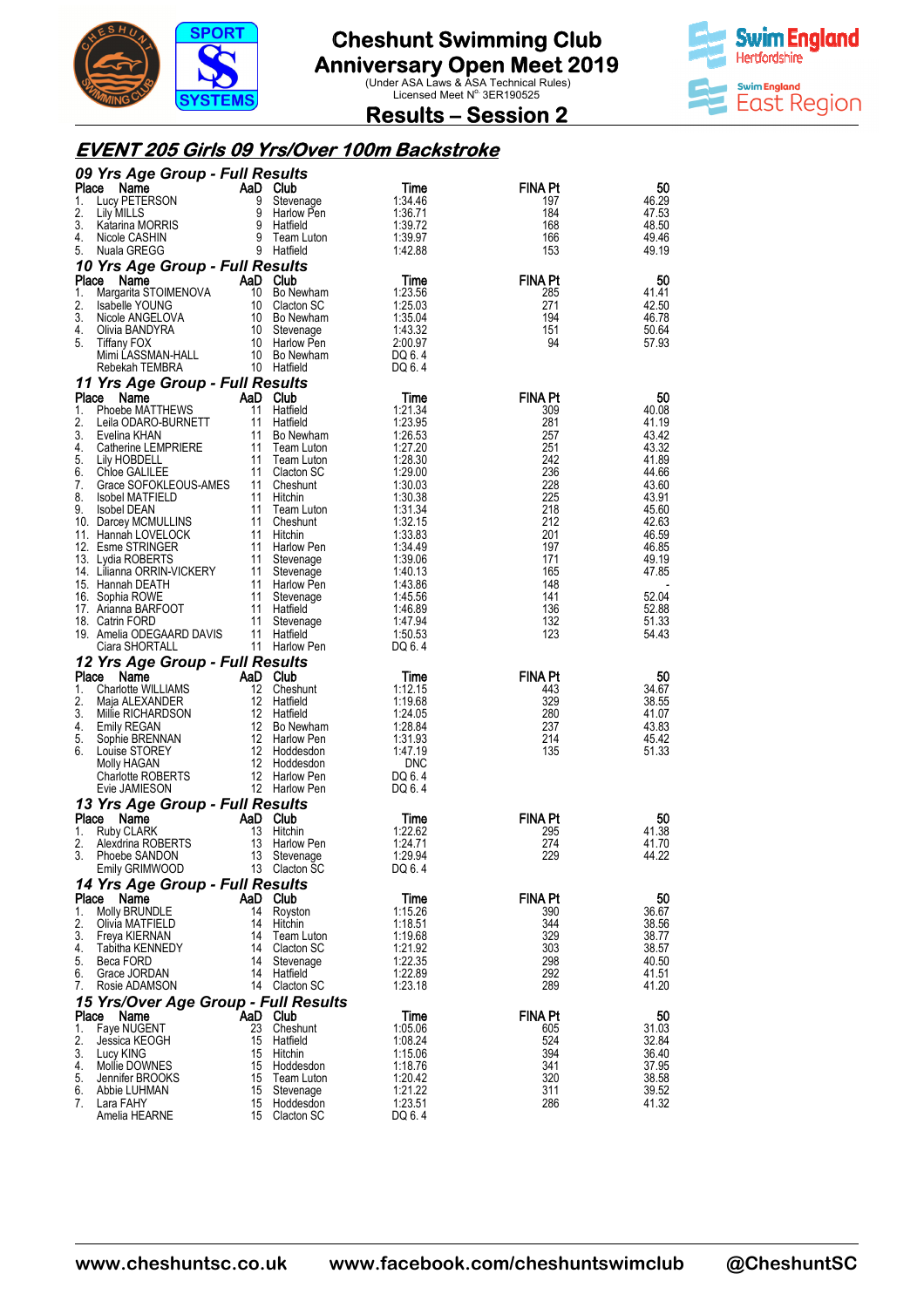



**Results – Session 2** 

### **EVENT 206 Boys 09 Yrs/Over 100m Backstroke**

|       | 09 Yrs Age Group - Full Results                                                                                   |                |               |            |                |       |
|-------|-------------------------------------------------------------------------------------------------------------------|----------------|---------------|------------|----------------|-------|
|       | Place<br>Name                                                                                                     | AaD Club       |               | Time       | <b>FINA Pt</b> | 50    |
| 1.    | William LOCKWOOD                                                                                                  |                | 9 Hatfield    | 1:24.02    | 197            | 41.06 |
| 2.    | Fraser MACDONALD                                                                                                  |                | 9 Hatfield    | 1:38.62    | 121            | 49.23 |
|       | Luke PIETERSEN                                                                                                    |                | 9 Hatfield    | <b>DNC</b> |                |       |
|       | 10 Yrs Age Group - Full Results                                                                                   |                |               |            |                |       |
| Place | Name                                                                                                              | AaD Club       |               | Time       | <b>FINA Pt</b> | 50    |
| 1.    | Callum DEACON                                                                                                     |                | 10 Hatfield   | 1:24.37    | 194            | 42.09 |
| 2.    | Alfie WHITMAN                                                                                                     |                | 10 Hoddesdon  | 1:35.85    | 132            | 46.77 |
|       | 3. Alexander GREGORY                                                                                              |                | 10 Stevenage  | 1:38.98    | 120            | 47.19 |
|       | 11 Yrs Age Group - Full Results                                                                                   |                |               |            |                |       |
|       | Place Name                                                                                                        | AaD Club       |               | Time       | <b>FINA Pt</b> | 50    |
| 1.    | Harrison ODIE                                                                                                     |                | Hoddesdon     | 1:21.44    | 216            | 39.85 |
| 2.    | Samuel JEFFREY                                                                                                    | $\frac{11}{2}$ | 11 Hatfield   | 1:22.40    | 208            | 40.87 |
| 3.    |                                                                                                                   |                |               | 1:26.75    | 179            | 41.26 |
| 4.    |                                                                                                                   |                |               | 1:28.57    | 168            | 43.85 |
| 5.    |                                                                                                                   |                |               | 1:28.93    | 166            | 42.86 |
| 6.    | Container Contract Contract of the BRADLEY-SMITH<br>Jacob GRIGGS 11 Hoddesdon<br>Ricardon KNUS<br>Ricardas KNIURA |                | 11 Bo Newham  | 1:32.11    | 149            | 45.20 |
| 7.    | Kristian DIMOV                                                                                                    |                | 11 Bo Newham  | 1:40.78    | 114            | 47.87 |
|       |                                                                                                                   |                |               |            |                |       |
|       | 12 Yrs Age Group - Full Results                                                                                   |                |               |            |                |       |
| Place | Name                                                                                                              | AaD Club       |               | Time       | <b>FINA Pt</b> | 50    |
| 1.    | lgor MORDEJA                                                                                                      |                | 12 Cheshunt   | 1:15.70    | 269            | 36.37 |
| 2.    | Ethan STORTI                                                                                                      |                | 12 Stevenage  | 1:16.03    | 266            | 37.69 |
| 3.    | Rochan BROWN<br>Rochan BROWN<br>Hayden THORNHILL 12 Hoddesdon<br>Joshua HUTCHINSON 12 Harlow Pen<br>12 Harlow Pen |                | 12 Hatfield   | 1:19.83    | 229            | 39.48 |
| 4.    |                                                                                                                   |                |               | 1:22.70    | 206            | 40.18 |
| 5.    |                                                                                                                   |                |               | 1:29.13    | 165            | 43.42 |
| 6.    | Oliver HUTCHINSON                                                                                                 |                | 12 Harlow Pen | 1:29.35    | 163            | 43.49 |
| 7.    | Alexander CAIRNCROSS                                                                                              |                | 12 Hitchin    | 1:35.09    | 135            | 45.66 |
|       | 13 Yrs Age Group - Full Results                                                                                   |                |               |            |                |       |
| Place | Name                                                                                                              | AaD Club       |               | Time       | <b>FINA Pt</b> | 50    |
| 1.    | <b>Ben THERON</b>                                                                                                 |                | 13 Team Luton | 1:12.80    | 303            | 35.54 |
| 2.    | Maximilian COLTMAN                                                                                                |                | 13 Cheshunt   | 1:22.00    | 212            | 39.73 |
| 3.    | Jonathan KEY                                                                                                      |                | 13 Stevenage  | 1:24.96    | 190            | 41.30 |
| 4.    | Adil SETNA                                                                                                        |                | 13 Team Luton | 1:25.41    | 187            | 40.84 |
| 5.    | Tarran BARFOOT                                                                                                    |                | 13 Hatfield   | 1:26.77    | 178            | 42.81 |
| 6.    | Alexander MUNDEN                                                                                                  |                | 13 Bo Newham  | 1:31.67    | 151            | 45.62 |
|       | 14 Yrs Age Group - Full Results                                                                                   |                |               |            |                |       |
|       | Place<br>Name                                                                                                     |                | AaD Club      | Time       | <b>FINA Pt</b> | 50    |
| 1.    | <b>Ismail AYAD</b>                                                                                                |                | 14 Bo Newham  | 1:17.43    | 251            | 37.52 |
| 2.    | Luis ODEGAARD DAVIS                                                                                               | 14 Hatfield    |               | 1:22.11    | 211            | 40.10 |
|       | 15 Yrs/Over Age Group - Full Results                                                                              |                |               |            |                |       |
| Place | Name                                                                                                              | AaD Club       |               | Time       | <b>FINA Pt</b> | 50    |
| 1.    | Joseph QUELCH                                                                                                     |                | 16 Harlow Pen | 1:13.46    | 294            | 35.60 |
| 2.    | Gideon OBENG                                                                                                      | 16             | Cheshunt      | 1:34.52    | 138            | 47.53 |
|       | Guilherme GOMES                                                                                                   | 16             | Bo Newham     | <b>DNC</b> |                |       |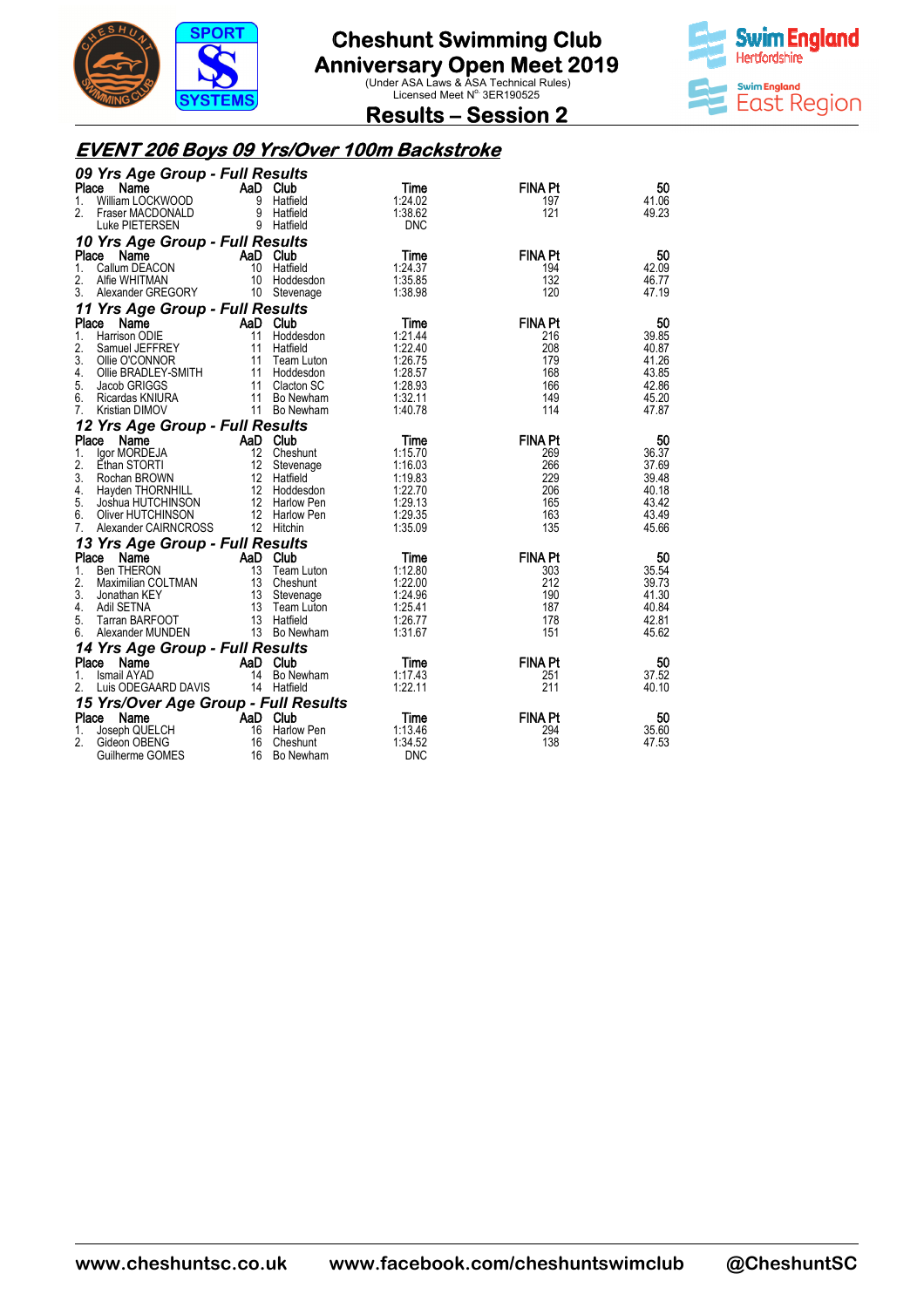

**Swim England Hertfordshire Swim England** East Region

**Results – Session 2** 

### **EVENT 207 Girls 09 Yrs/Over 50m Breaststroke**

|             | <b>COMPARENT CONSULTER SALE CORPORAGEM</b><br>1. Enlay TURNER<br>1. Engenie RAUBITSCHEK-SM 9 Clacton SC 48.95<br>2. Eugenie RAUBITSCHEK-SM 9 Hatfield<br>3. Lucy PETERSON 9 Stevenage<br>4. Nuala GREGG 9 Hatfield<br>6. Isabella AHLOWALIA 9 H         |          |                                 |                 |                |
|-------------|---------------------------------------------------------------------------------------------------------------------------------------------------------------------------------------------------------------------------------------------------------|----------|---------------------------------|-----------------|----------------|
|             |                                                                                                                                                                                                                                                         |          |                                 |                 | <b>FINA Pt</b> |
|             |                                                                                                                                                                                                                                                         |          |                                 |                 | 200<br>172     |
|             |                                                                                                                                                                                                                                                         |          |                                 |                 | 154            |
|             |                                                                                                                                                                                                                                                         |          |                                 |                 | 154            |
|             |                                                                                                                                                                                                                                                         |          |                                 |                 | 154            |
|             |                                                                                                                                                                                                                                                         |          |                                 |                 | 150            |
|             |                                                                                                                                                                                                                                                         |          |                                 |                 | 143<br>137     |
|             |                                                                                                                                                                                                                                                         |          |                                 |                 | 124            |
|             |                                                                                                                                                                                                                                                         |          |                                 |                 | 118            |
|             |                                                                                                                                                                                                                                                         |          |                                 |                 | 114            |
|             |                                                                                                                                                                                                                                                         |          |                                 |                 | 111            |
|             |                                                                                                                                                                                                                                                         |          |                                 |                 | 109            |
|             | All Everyon PRIEST<br>1. Negan PRIEST<br>1. EVIE BULLEN<br>1. Megan PRIEST<br>1. EVIE BULLEN<br>1. EVIE BULLEN<br>1. EVIE BUNARDS<br>1. Time<br>1. CHARD 45.02<br>Freya GORDON<br>1. 1. Hardcorn<br>Seve JONES<br>1. O Stevenage<br>1. O Stevenage<br>1 |          |                                 |                 | 107            |
|             |                                                                                                                                                                                                                                                         |          |                                 |                 | <b>FINA Pt</b> |
|             |                                                                                                                                                                                                                                                         |          |                                 |                 | 257            |
|             |                                                                                                                                                                                                                                                         |          |                                 |                 | 221            |
|             |                                                                                                                                                                                                                                                         |          |                                 |                 | 220            |
|             |                                                                                                                                                                                                                                                         |          |                                 |                 | 216            |
|             |                                                                                                                                                                                                                                                         |          |                                 |                 | 214<br>174     |
|             |                                                                                                                                                                                                                                                         |          |                                 |                 | 171            |
|             |                                                                                                                                                                                                                                                         |          |                                 |                 | 160            |
|             |                                                                                                                                                                                                                                                         |          |                                 |                 | 154            |
|             |                                                                                                                                                                                                                                                         |          |                                 |                 | 149            |
|             |                                                                                                                                                                                                                                                         |          |                                 |                 | 145<br>119     |
|             |                                                                                                                                                                                                                                                         |          |                                 |                 | 113            |
|             |                                                                                                                                                                                                                                                         |          |                                 |                 | 97             |
|             |                                                                                                                                                                                                                                                         |          |                                 |                 | 81             |
|             | 15. Tiffany FOX<br>16. Tiffany FOX<br>10. Harlow Pen<br>11 <b>Yrs Age Group - Full Results</b><br>20. Catherine LEMPRIERE<br>2. Catherine LEMPRIERE<br>2. Catherine LEMPRIERE<br>3. Charlotte BRAKENBURY<br>11 Hitchin<br>4. Jemima GROSS<br>5. Maisy W |          |                                 |                 |                |
|             |                                                                                                                                                                                                                                                         |          |                                 |                 | <b>FINA Pt</b> |
|             |                                                                                                                                                                                                                                                         |          |                                 |                 | 261            |
|             |                                                                                                                                                                                                                                                         |          |                                 | 45.63<br>45.93  | 247<br>242     |
|             |                                                                                                                                                                                                                                                         |          |                                 | 46.80           | 229            |
|             |                                                                                                                                                                                                                                                         |          |                                 | 47.01           | 226            |
|             |                                                                                                                                                                                                                                                         |          |                                 | 47.10           | 224            |
|             |                                                                                                                                                                                                                                                         |          |                                 | 47.35           | 221            |
|             |                                                                                                                                                                                                                                                         |          |                                 | 48.73<br>49.31  | 203<br>195     |
|             |                                                                                                                                                                                                                                                         |          |                                 | 49.44           | 194            |
|             |                                                                                                                                                                                                                                                         |          |                                 | 49.76           | 190            |
|             |                                                                                                                                                                                                                                                         |          |                                 | 49.77           | 190            |
|             |                                                                                                                                                                                                                                                         |          |                                 | 49.90           | 189            |
|             |                                                                                                                                                                                                                                                         |          |                                 | 50.55<br>51.18  | 181<br>175     |
|             |                                                                                                                                                                                                                                                         |          |                                 | 51.21           | 174            |
|             |                                                                                                                                                                                                                                                         |          |                                 | 52.72           | 160            |
|             |                                                                                                                                                                                                                                                         |          |                                 | 54.57           | 144            |
|             |                                                                                                                                                                                                                                                         |          |                                 | 56.29           | 131            |
|             |                                                                                                                                                                                                                                                         |          |                                 | 56.67           | 129            |
|             | 12 Yrs Age Group - Full Results                                                                                                                                                                                                                         |          | AaD Club                        |                 |                |
| Place<br>1. | Name<br><b>Charlotte WILLIAMS</b>                                                                                                                                                                                                                       | 12       | Cheshunt                        | Time<br>38.43   | FINA Pt<br>413 |
| 2.          | Olivia RILEY                                                                                                                                                                                                                                            | 12.      | Hatfield                        | 39.77           | 373            |
| 3.          | <b>Grace TURNER</b>                                                                                                                                                                                                                                     | 12       | Clacton SC                      | 41.60           | 326            |
| 4.          | Hannah CUSHION                                                                                                                                                                                                                                          | 12       | Hatfield                        | 44.91           | 259            |
| 5.          | Ashwarya MAGON                                                                                                                                                                                                                                          | 12       | Stevenage                       | 45.52           | 249            |
| 6.<br>7.    | Claudia WELLS                                                                                                                                                                                                                                           | 12<br>12 | Stevenage<br>Stevenage          | 46.71<br>47.38  | 230<br>220     |
| 8.          | Sophie LYON<br>Sophie BRENNAN                                                                                                                                                                                                                           | 12       | Harlow Pen                      | 49.32           | 195            |
| 9.          | Sophie EVA                                                                                                                                                                                                                                              | 12       | Hitchin                         | 49.42           | 194            |
|             | 10. Annabel ISBECQUE                                                                                                                                                                                                                                    | 12       | Hatfield                        | 51.02           | 176            |
|             | 11. Millie RICHARDSON                                                                                                                                                                                                                                   | 12       | Hatfield                        | 51.43           | 172            |
|             | 12. Charlotte ROBERTS<br>Kiera WILSON                                                                                                                                                                                                                   | 12<br>12 | Harlow Pen<br><b>Harlow Pen</b> | 55.39<br>DQ 7.5 | 138            |
|             | 13 Yrs Age Group - Full Results                                                                                                                                                                                                                         |          |                                 |                 |                |
| Place       | Name                                                                                                                                                                                                                                                    |          | AaD Club                        | Time            | <b>FINA Pt</b> |
| 1.          | <b>Emily CAIRNCROSS</b>                                                                                                                                                                                                                                 | 13       | Hitchin                         | 40.52           | 353            |
| 2.          | Simran MISIR                                                                                                                                                                                                                                            | 13       | Cheshunt                        | 42.80           | 299            |
| 3.          | Evie THOMPSON                                                                                                                                                                                                                                           | 13       | Hitchin                         | 43.70           | 281            |
| 4.<br>5.    | <b>Ruby CLARK</b>                                                                                                                                                                                                                                       | 13<br>13 | Hitchin                         | 44.73           | 262<br>245     |
| 6.          | Zara FALLON<br>Emily GRIMWOOD                                                                                                                                                                                                                           | 13       | Team Luton<br>Clacton SC        | 45.75<br>46.14  | 239            |
| 7.          | Ela SHIBLI                                                                                                                                                                                                                                              | 13       | Hitchin                         | 46.69           | 230            |
| 8.          | Alexdrina ROBERTS                                                                                                                                                                                                                                       | 13       | Harlow Pen                      | 49.52           | 193            |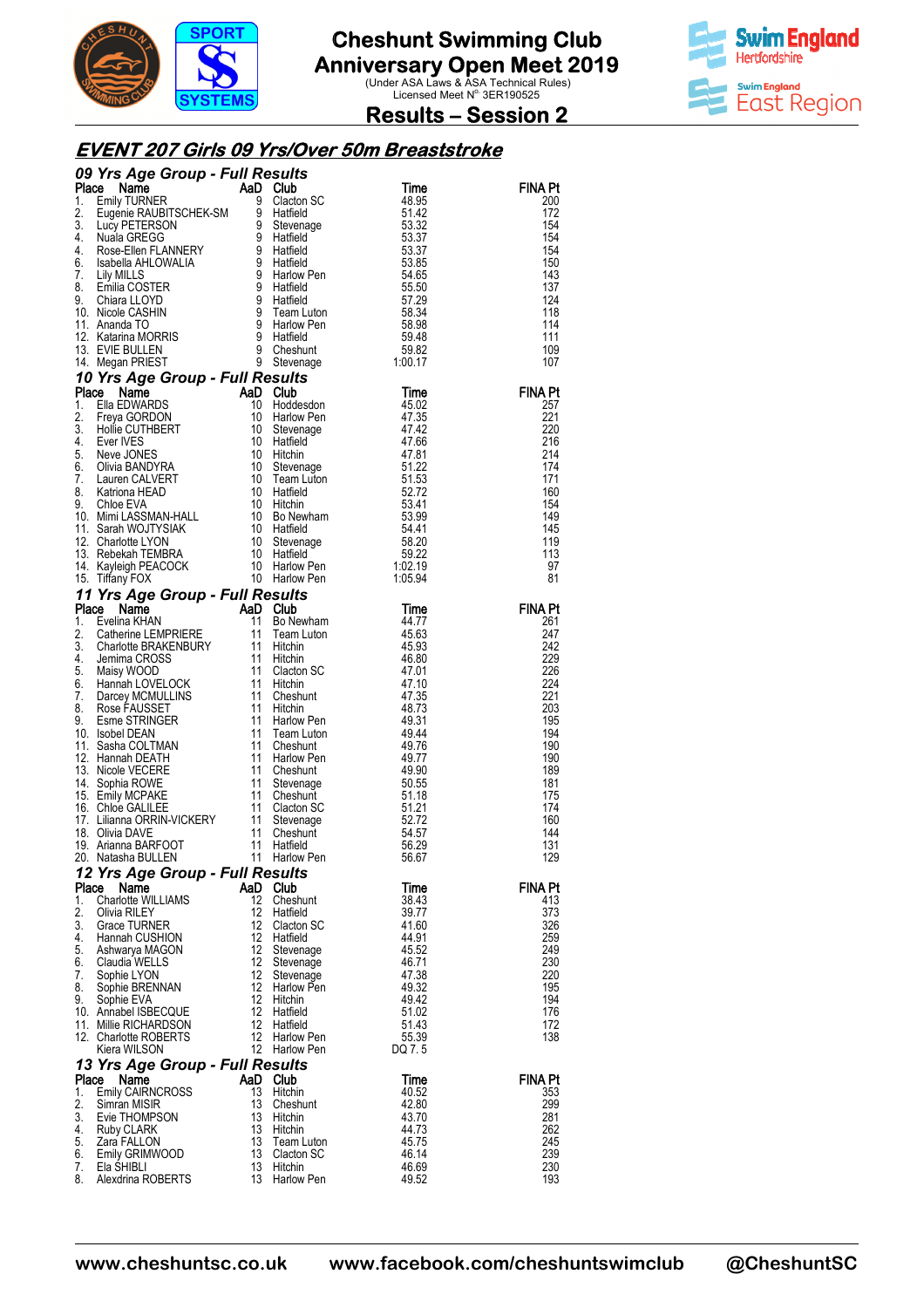

**Anniversary Open Meet 2019**<br>
Under ASA Laws & ASA Technical Rules)<br>
Licensed Meet N<sup>o.</sup> 3ER190525



### **Results – Session 2**

|       | 14 Yrs Age Group - Full Results      |     |                   |            |                |  |  |  |
|-------|--------------------------------------|-----|-------------------|------------|----------------|--|--|--|
| Place | Name                                 |     | AaD Club          | Time       | <b>FINA Pt</b> |  |  |  |
|       | Katie JEFFREY                        | 14  | Hatfield          | 38.40      | 414            |  |  |  |
| 2.    | Tabitha KENNEDY                      | 14  | Clacton SC        | 40.31      | 358            |  |  |  |
| 3.    | Grace JORDAN                         | 14  | Hatfield          | 41.37      | 331            |  |  |  |
| 4.    | Kirsten BASHFORD                     | 14  | Team Luton        | 42.77      | 300            |  |  |  |
| 5.    | Rosie ADAMSON                        | 14  | Clacton SC        | 43.72      | 281            |  |  |  |
| 6.    | Amy WOOLLARD                         | 14  | Hitchin           | 44.76      | 261            |  |  |  |
| 7.    | Hannah STAPLETON                     | 14  | Hitchin           | 45.31      | 252            |  |  |  |
| 8.    | Emilia DOBLE                         | 14  | <b>Harlow Pen</b> | 46.01      | 241            |  |  |  |
|       | Mia LAWRENCE                         | 14  | Clacton SC        | <b>DNC</b> |                |  |  |  |
|       | 15 Yrs/Over Age Group - Full Results |     |                   |            |                |  |  |  |
| Place | Name                                 | AaD | Club              | Time       | <b>FINA Pt</b> |  |  |  |
|       | Nia JORDAN                           | 16  | Hatfield          | 36.43      | 485            |  |  |  |
| 2.    | Maggie WYPER                         | 15  | Hoddesdon         | 36.94      | 466            |  |  |  |
| 3.    | Ellie EVA                            | 15  | Hitchin           | 41.80      | 321            |  |  |  |
| 4.    | Josie DEAN                           | 15  | Hitchin           | 45.54      | 248            |  |  |  |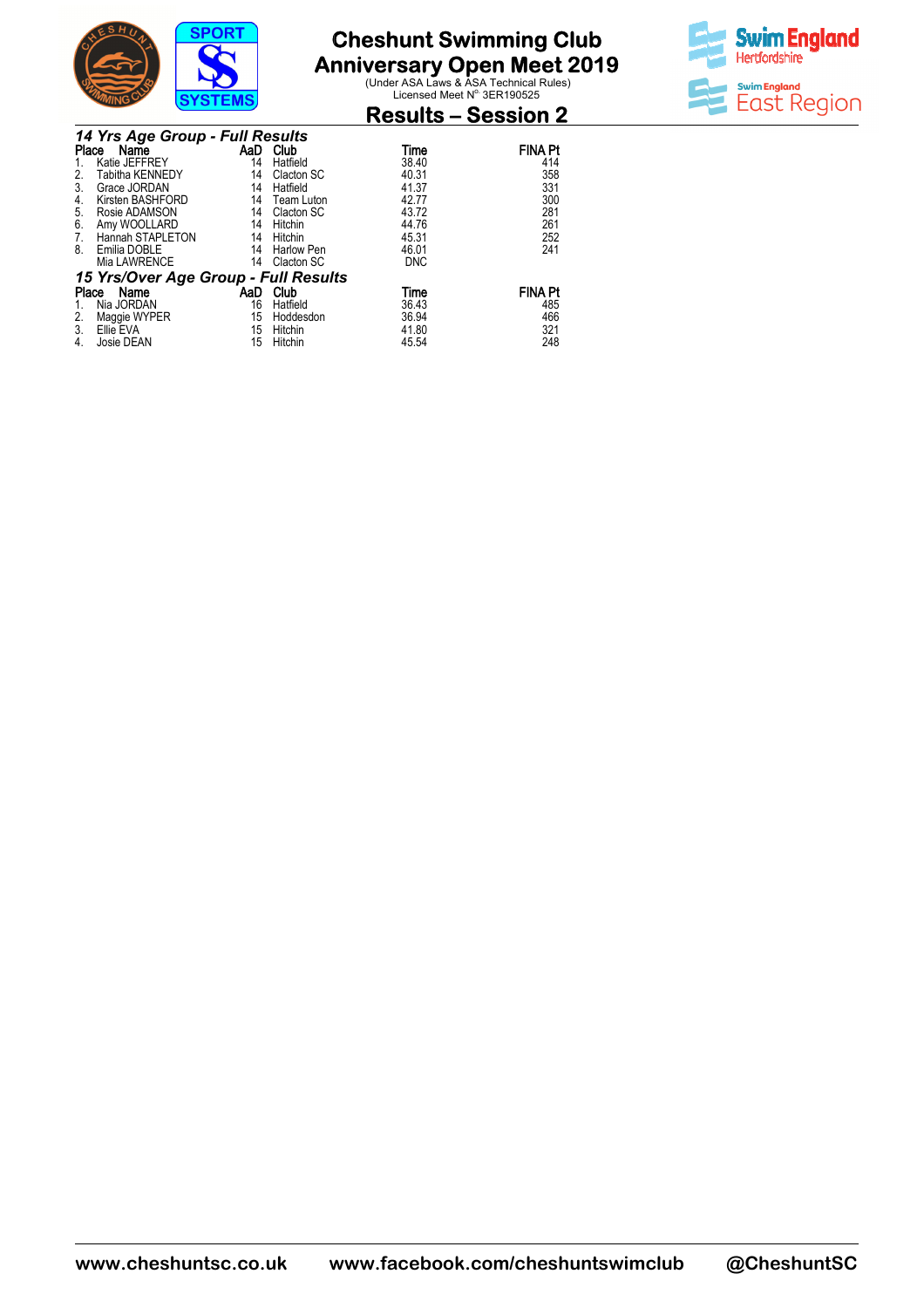



### **Results – Session 2**

#### **EVENT 208 Boys 09 Yrs/Over 50m Breaststr Breaststroke**

|          | 09 Yrs Age Group - Full Results                                                                                                                                                                                                |                                                                             |                              |                  |                |
|----------|--------------------------------------------------------------------------------------------------------------------------------------------------------------------------------------------------------------------------------|-----------------------------------------------------------------------------|------------------------------|------------------|----------------|
| Place    | Compared to the Manne Manufacture of Manne Manufacture of the State Howard of the Manufacture of the Manufacture of the Manufacture of the Manufacture of the Manufacture of the Manufacture of the Manufacture of the Manufac |                                                                             |                              | Time             | FINA Pt        |
| 1.       |                                                                                                                                                                                                                                |                                                                             | Harlow Pen                   | 50.32            | 126            |
| 2.<br>3. |                                                                                                                                                                                                                                |                                                                             |                              | 50.76<br>1:01.70 | 123<br>68      |
| 4.       |                                                                                                                                                                                                                                |                                                                             |                              | 1:03.64          | 62             |
|          | Tiago SOUSA GALLEGO 9 Bo Newham                                                                                                                                                                                                |                                                                             |                              | DQ 7.1           |                |
|          | 10 Yrs Age Group - Full Results                                                                                                                                                                                                |                                                                             |                              |                  |                |
| Place    | Name                                                                                                                                                                                                                           | AaD                                                                         | Club                         | <b>Time</b>      | <b>FINA Pt</b> |
| 1.       | Carl GUEVAN                                                                                                                                                                                                                    | 10                                                                          | Stevenage                    | 46.49            | 160            |
| 2.<br>3. | Owain ROBERTS<br>Mattia COLOMO                                                                                                                                                                                                 | 10<br>-10                                                                   | Team Luton<br>Bo Newham      | 46.57<br>46.86   | 159<br>156     |
| 4.       | Callum DEACON                                                                                                                                                                                                                  | 10                                                                          | Hatfield                     | 47.11            | 153            |
| 5.       |                                                                                                                                                                                                                                |                                                                             | Hitchin                      | 48.45            | 141            |
| 6.       | Callum DEACON<br>Finley MILLER<br>Alfie WHITMAN<br>Alexander GREGORY<br>George SWEENEY 10<br>Hasnan SAQIB 10                                                                                                                   |                                                                             | Hoddesdon                    | 49.18            | 135            |
| 7.       |                                                                                                                                                                                                                                |                                                                             | Stevenage                    | 53.86            | 103            |
| 8.<br>9. | Hasnan SAQIB                                                                                                                                                                                                                   | -10                                                                         | Hitchin<br>Bo Newham         | 55.23<br>55.36   | 95<br>94       |
|          | 9. Trashari SAQID<br>10. Daniel WARBURTON 10 Hoddesdon                                                                                                                                                                         |                                                                             |                              | 1:04.09          | 61             |
|          | 11 Yrs Age Group - Full Results                                                                                                                                                                                                |                                                                             |                              |                  |                |
| Place    | Name                                                                                                                                                                                                                           | AaD                                                                         | Club                         | Time             | FINA Pt        |
| 1.       | Daniel WILLIAMS                                                                                                                                                                                                                | 11                                                                          | Cheshunt                     | 42.49            | 209            |
| 2.       | Jacob GRIGGS                                                                                                                                                                                                                   | 11                                                                          | Clacton SC                   | 45.93            | 166            |
| 3.<br>4. | Samuel JEFFREY<br>Olio O'CONNOP                                                                                                                                                                                                | 11<br>11                                                                    | Hatfield                     | 46.03<br>46.14   | 165<br>163     |
| 5.       | Ollie O'CONNOR<br>Joshua JEFFREY                                                                                                                                                                                               |                                                                             | Team Luton<br>Hatfield       | 46.61            | 158            |
| 6.       | Harrison ODIE                                                                                                                                                                                                                  |                                                                             | Hoddesdon                    | 46.93            | 155            |
| 7.       | Oliver TOM                                                                                                                                                                                                                     |                                                                             | Hoddesdon                    | 48.31            | 142            |
| 8.       | Kristian DIMOV                                                                                                                                                                                                                 | $\begin{array}{c} 11 \\ 11 \\ 11 \\ 11 \\ 11 \\ 11 \\ 11 \\ 11 \end{array}$ | Bo Newham                    | 48.91            | 137            |
| 9.       | Ricardas KNIURA<br>10. Luke MORLEY                                                                                                                                                                                             |                                                                             | <b>Bo Newham</b><br>Hitchin  | 49.77<br>50.03   | 130<br>128     |
|          | 11. Alfie NOTTAGE                                                                                                                                                                                                              |                                                                             | 11 Harlow Pen                | 1:09.41          | 48             |
|          | 12 Yrs Age Group - Full Results                                                                                                                                                                                                |                                                                             |                              |                  |                |
| Place    | Name                                                                                                                                                                                                                           | AaD                                                                         | Club                         | Time             | FINA Pt        |
| 1.       | Jack RENOUF                                                                                                                                                                                                                    | 12                                                                          | Hoddesdon                    | 40.24            | 247            |
| 2.       | Igor MORDEJA                                                                                                                                                                                                                   | 12                                                                          | Cheshunt                     | 41.87            | 219            |
| 3.<br>4. | Rochan BROWN<br>Samuel HOWARD                                                                                                                                                                                                  | 12<br>12                                                                    | Hatfield<br>Harlow Pen       | 42.60<br>44.01   | 208<br>188     |
| 5.       | Theo MCCALLA                                                                                                                                                                                                                   | - 12                                                                        | Bo Newham                    | 45.52            | 170            |
| 6.       | Aaron GUEVAN                                                                                                                                                                                                                   | 12                                                                          | Stevenage                    | 47.64            | 148            |
| 7.       | Charlie CROPLEY                                                                                                                                                                                                                | 12                                                                          | Hitchin                      | 49.56            | 132            |
| 8.       | Thomas CROPLEY                                                                                                                                                                                                                 | 12                                                                          | Hitchin                      | 49.98            | 128            |
| 9.       | Antonio TORRPO<br>10. Hasan DOGAN                                                                                                                                                                                              |                                                                             | Cheshunt<br>Cheshunt         | 54.41<br>57.30   | 99<br>85       |
|          | 11. Hugh MILLER                                                                                                                                                                                                                |                                                                             | Hitchin                      | 1:02.30          | 66             |
|          | Rhys MILES                                                                                                                                                                                                                     | $\begin{array}{c} 12 \\ 12 \\ 12 \\ 12 \\ 12 \end{array}$                   | 12 Hoddesdon                 | <b>DNC</b>       |                |
|          | 13 Yrs Age Group - Full Results                                                                                                                                                                                                |                                                                             |                              |                  |                |
| Place    | Name                                                                                                                                                                                                                           | AaD                                                                         | Club                         | Time             | FINA Pt        |
| 1.       | George LOVELOCK                                                                                                                                                                                                                | 13                                                                          | Hitchin                      | 37.84            | 297            |
| 2.<br>3. | Maximilian COLTMAN<br>Harry BRUNTON                                                                                                                                                                                            | 13<br>$\frac{13}{2}$                                                        | Cheshunt                     | 42.65<br>42.89   | 207<br>204     |
| 4.       | Jake WILLIAMSON                                                                                                                                                                                                                | 13                                                                          | Cheshunt<br>Hatfield         | 43.40            | 196            |
| 5.       | Alexander MUNDEN                                                                                                                                                                                                               | 13                                                                          | Bo Newham                    | 51.80            | 115            |
| 6.       | Brandon SMITH                                                                                                                                                                                                                  | 13                                                                          | Cheshunt                     | 57.26            | 85             |
|          | Tarran BARFOOT                                                                                                                                                                                                                 | 13                                                                          | Hatfield                     | DQ 7.6           |                |
|          |                                                                                                                                                                                                                                |                                                                             |                              |                  |                |
|          | 14 Yrs Age Group - Full Results                                                                                                                                                                                                |                                                                             |                              |                  |                |
|          | Place<br>Name                                                                                                                                                                                                                  | AaD                                                                         | <b>Club</b>                  | Time             | FINA Pt        |
| 1.       | Sam LOADER                                                                                                                                                                                                                     | 14                                                                          | Clacton SC                   | 35.47            | 360            |
| 2.<br>3. | Rohan MISIR<br>Luke PAYNE                                                                                                                                                                                                      | 14<br>14                                                                    | Cheshunt<br>Hatfield         | 38.41<br>38.86   | 284<br>274     |
| 4.       | Ismail AYAD                                                                                                                                                                                                                    | 14                                                                          | Bo Newham                    | 41.81            | 220            |
|          | 15 Yrs/Over Age Group - Full Results                                                                                                                                                                                           |                                                                             |                              |                  |                |
| Place    | Name                                                                                                                                                                                                                           | AaD                                                                         | Club                         | Time             | FINA Pt        |
| 1.       | Callum WOLLASTON                                                                                                                                                                                                               | 17                                                                          | Cheshunt                     | 33.72            | 419            |
| 2.       | Kai HENSON<br>Cody FORSTER                                                                                                                                                                                                     | 15<br>15                                                                    | <b>Harlow Pen</b><br>Hitchin | 37.94<br>DQ 7.1  | 294            |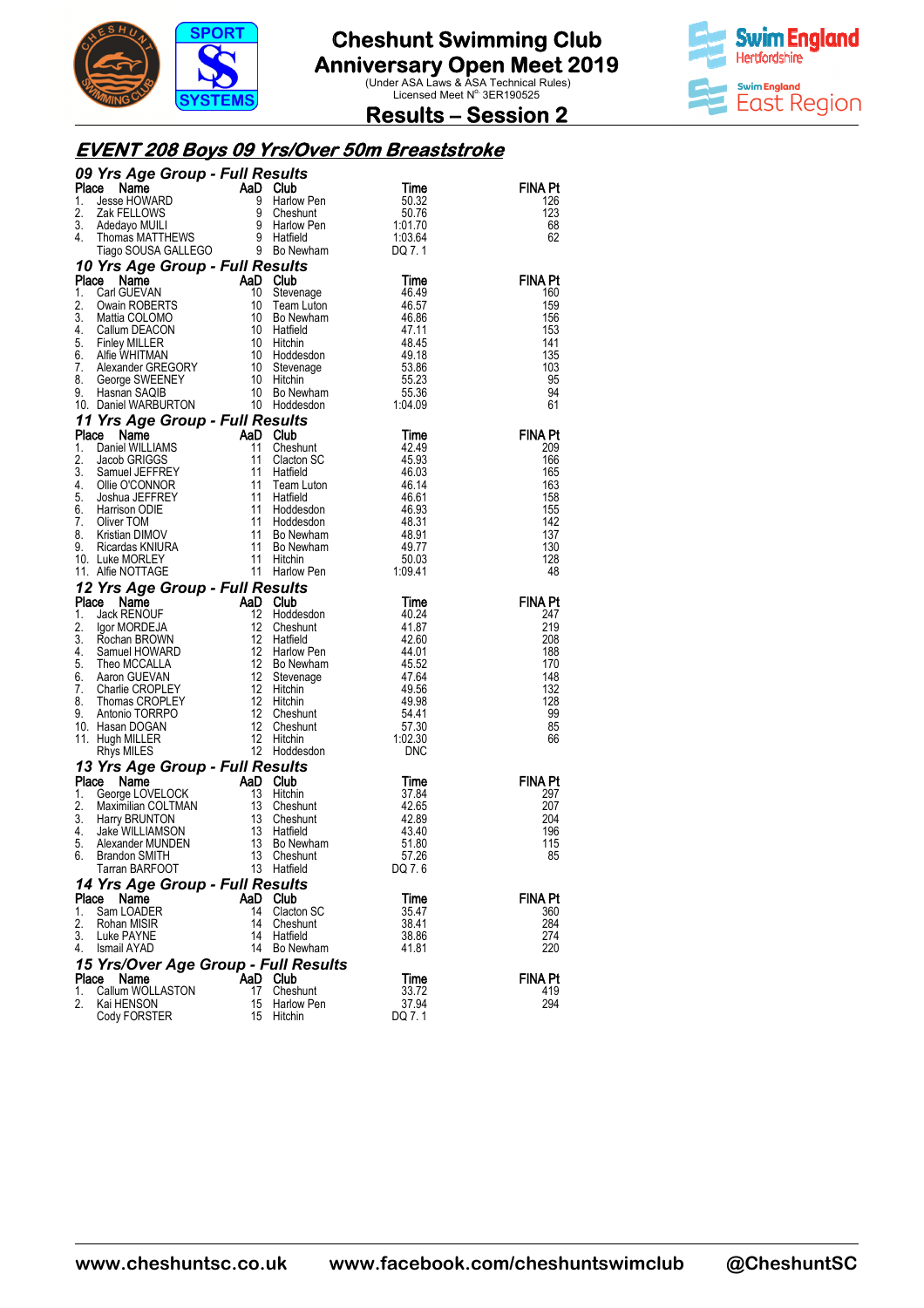



**Results – Session 2** 

### **EVENT 209 Girls 09 Yrs/Over 100m Freestyle**

|             | 09 Yrs Age Group - Full Results                         |           |                                                  |                       |                |                |
|-------------|---------------------------------------------------------|-----------|--------------------------------------------------|-----------------------|----------------|----------------|
| Place       | Name                                                    |           | AaD Club                                         | Time                  | <b>FINA Pt</b> | 50             |
| 1.          | Eugenie RAUBITSCHEK-SM                                  |           | 9 Hatfield                                       | 1:28.55               | 182            | 40.75          |
| 2.<br>3.    | <b>Emily TURNER</b><br>Nuala GREGG                      |           | 9 Clacton SC<br>یں 9<br>S Hatfield<br>S Hatfield | 1:33.71<br>1:34.06    | 154<br>152     | 43.13<br>43.78 |
| 4.          | Emilia COSTER                                           |           | 9 Hatfield                                       | 1:35.49               | 145            | 45.77          |
| 5.          | Nicole CASHIN                                           |           | 9 Team Luton                                     | 1:36.24               | 142            | 46.71          |
| 6.          | Katarina MORRIS                                         |           | 9 Hatfield                                       | 1:36.34               | 141            | 46.35          |
| 7.          | Sophia DIXON                                            |           | 9 Harlow Pen                                     | 1:37.45               | 137            | 44.30          |
| 8.          | Ananda TO                                               |           | 9 Harlow Pen                                     | 1:39.48               | 128            | 45.68          |
| 9.          | EVIE BULLEN                                             |           | 9 Cheshunt                                       | 1:40.46               | 125            | 46.44          |
| Place       | 10 Yrs Age Group - Full Results<br>Name                 |           | AaD Club                                         | Time                  | <b>FINA Pt</b> | 50             |
| 1.          | Margarita STOIMENOVA                                    | 10        | Bo Newham                                        | 1:15.34               | 296            | 36.22          |
| 2.          | Isabelle YOUNG                                          |           | 10 Clacton SC                                    | 1:17.17               | 276            | 37.76          |
| 3.          | Neve JONES                                              |           | 10 Hitchin                                       | 1:21.23               | 236            | 37.31          |
| 4.          | Nicole ANGELOVA                                         |           | 10 Bo Newham                                     | 1:25.05               | 206            | 39.56          |
| 5.<br>6.    | Teah GREGORY<br>Chloe EVA                               |           | 10 Stevenage<br>10 Hitchin                       | 1:26.65<br>1:28.45    | 195<br>183     | 40.76<br>44.59 |
| 7.          | Mimi LASSMAN-HALL                                       |           | 10 Bo Newham                                     | 1:32.87               | 158            | 43.97          |
| 8.          | Freya GORDON                                            |           | 10 Harlow Pen                                    | 1:33.00               | 157            | 45.19          |
| 9.          | Charlotte LYON                                          |           | 10 Stevenage                                     | 1:35.05               | 147            | 44.74          |
|             | 10. Katriona HEAD                                       |           | 10 Hatfield                                      | 1:37.88               | 135            | 46.79          |
|             | 11. Sarah WOJTYSIAK                                     |           | 10 Hatfield                                      | 1:39.20<br>1:41.50    | 129            | 46.17          |
|             | 12. Lauren CALVERT<br>13. Tittany FOX                   | 10        | Team Luton<br>10 Harlow Pen                      | 1:53.76               | 121<br>86      | 47.70<br>52.58 |
|             | 11 Yrs Age Group - Full Results                         |           |                                                  |                       |                |                |
| Place       | Name                                                    |           | AaD Club                                         | Time                  | <b>FINA Pt</b> | 50             |
| 1.          | Evelina KHAN                                            | 11        | Bo Newham                                        | 1:15.45               | 295            | 36.27          |
| 2.          | Leila ODARO-BURNETT                                     |           | 11 Hatfield                                      | 1:17.59               | 271            | 37.57          |
| 3.          | <b>Isobel MATFIELD</b>                                  |           | 11 Hitchin                                       | 1:17.74               | 270            | 37.29          |
| 4.          | Jemima CROSS                                            |           | 11 Hitchin                                       | 1:18.02               | 267            | 38.22          |
| 5.<br>6.    | Lucy CALVER                                             | 11        | 11 Hitchin                                       | 1:19.22<br>1:21.09    | 255<br>237     | 38.24          |
| 7.          | Issys COKER<br>Isobel DEAN                              |           | Hoddesdon<br>11 Team Luton                       | 1:21.73               | 232            | 37.32<br>38.65 |
| 8.          | Lily HOBDELL                                            |           | 11 Team Luton                                    | 1:22.49               | 226            | 38.58          |
| 9.          | Hannah LOVELOCK                                         | 11        | Hitchin                                          | 1:23.72               | 216            | 39.56          |
|             | 10. Grace SOFOKLEOUS-AMES                               |           | 11 Cheshunt                                      | 1:24.67               | 209            | 39.40          |
|             | 11. Chloe GALILEE                                       |           | 11 Clacton SC                                    | 1:24.71               | 208            | 40.34          |
|             | 12. Lydia ROBERTS<br>13. Nicole VECERE                  | 11        | Stevenage<br>11 Cheshunt                         | 1:26.40<br>1:29.06    | 196<br>179     | 41.19<br>43.09 |
|             | 14. Emily MCPAKE                                        |           | 11 Cheshunt                                      | 1:32.42               | 160            | 42.83          |
|             | 15. Lilianna ORRIN-VICKERY<br>16. Amelia ODEGAARD DAVIS | 11        | Stevenage                                        | 1:34.82               | 148            | 45.10          |
|             | 16. Amelia ODEGAARD DAVIS                               |           | 11 Hatfield                                      | 1:36.14               | 142            | 46.14          |
|             | 17. Rose FAUSSET                                        |           | 11 Hitchin                                       | 1:37.21               | 138            | 44.40          |
|             | 18. Arianna BARFOOT                                     | 11        | Hatfield                                         | 1:39.83               | 127            | 48.50          |
|             | 19. Ciara SHORTALL<br>Maisy WOOD                        |           | 11 Harlow Pen<br>11 Clacton SC                   | 1:39.87<br><b>DNC</b> | 127            | 46.77          |
|             | 12 Yrs Age Group - Full Results                         |           |                                                  |                       |                |                |
| Place       | Name                                                    |           | AaD Club                                         | Time                  | <b>FINA Pt</b> | 50             |
| 1.          | Charlotte WILLIAMS                                      |           | 12 Cheshunt                                      | 1:04.81               | 466            | 30.61          |
| 2.          | Maja ALEXANDER                                          |           | 12 Hatfield                                      | 1:06.90               | 423            | 32.61          |
| 3.<br>4.    | Annabelle BROWN<br>Olivia RILEY                         | -12<br>12 | Stevenage<br>Hatfield                            | 1:09.59<br>1:10.70    | 376<br>359     | 33.47<br>33.84 |
| 5.          | Sophie LYON                                             |           | 12 Stevenage                                     | 1:14.02               | 312            | 36.56          |
| 6.          | Evie JAMIESON                                           |           | 12 Harlow Pen                                    | 1:14.03               | 312            | 35.09          |
| 7.          | Millie RICHARDSON                                       |           | 12 Hatfield                                      | 1:16.18               | 287            | 36.43          |
| 8.          | Ashwarya MAGON                                          | 12        | Stevenage                                        | 1:16.57               | 282            | 37.71          |
| 9.          | Claudia WELLS                                           | 12        | Stevenage                                        | 1:18.51               | 262<br>247     | 38.88<br>38.39 |
|             | 10. Eve SWEENEY<br>11. Emily REGAN                      |           | 12 Hitchin<br>12 Bo Newham                       | 1:20.05<br>1:20.40    | 244            | 38.77          |
|             | 12. Kiera WILSON                                        |           | 12 Harlow Pen                                    | 1:21.06               | 238            | 38.49          |
|             | 13. Sophie BRENNAN                                      |           | 12 Harlow Pen                                    | 1:23.53               | 217            | 39.23          |
|             | 14. Sophie EVA                                          |           | 12 Hitchin                                       | 1:25.79               | 200            | 40.75          |
|             | 15. Louise STOREY                                       |           | 12 Hoddesdon                                     | 1:40.98               | 123            | 47.56          |
|             | 13 Yrs Age Group - Full Results                         |           |                                                  |                       |                |                |
| Place<br>1. | Name<br><b>Ruby CLARK</b>                               | 13        | AaD Club<br>Hitchin                              | Time<br>1:09.30       | <b>FINA Pt</b> | 50<br>34.58    |
| 2.          | Zara FALLON                                             | 13        | Team Luton                                       | 1:09.92               | 381<br>371     | 33.83          |
| 3.          | <b>Emily CAIRNCROSS</b>                                 | 13        | Hitchin                                          | 1:10.33               | 364            | 34.49          |
| 4.          | Phoebe SANDON                                           | 13        | Stevenage                                        | 1:13.54               | 319            | 36.03          |
| 5.          | Ela SHIBLI                                              | 13        | Hitchin                                          | 1:15.40               | 296            | 35.87          |
| 6.<br>7.    | Lucy KEENS<br>Ashlee WILLETT                            | 13<br>13  | Hoddesdon<br>Cheshunt                            | 1:16.63<br>1:16.88    | 281<br>279     | 36.09<br>37.52 |
|             |                                                         |           |                                                  |                       |                |                |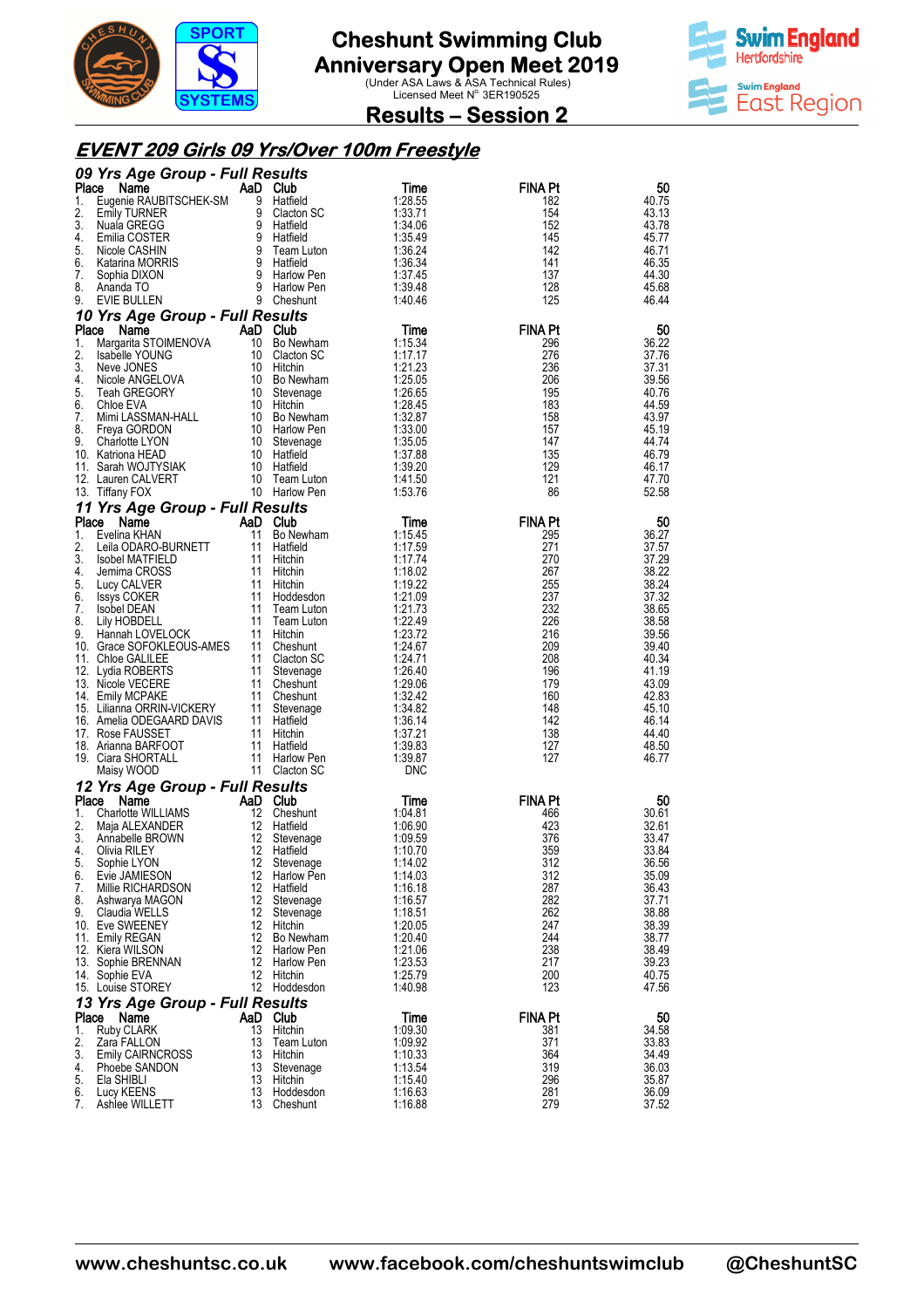

**Anniversary Open Meet 2019**<br>
Under ASA Laws & ASA Technical Rules)<br>
Licensed Meet N<sup>o.</sup> 3ER190525



|                                 |                                      | 0101LMJ |                   | <b>Results – Session 2</b> |                |       |  |  |  |  |  |
|---------------------------------|--------------------------------------|---------|-------------------|----------------------------|----------------|-------|--|--|--|--|--|
| 14 Yrs Age Group - Full Results |                                      |         |                   |                            |                |       |  |  |  |  |  |
| Place                           | Name                                 | AaD     | Club              | Time                       | <b>FINA Pt</b> | 50    |  |  |  |  |  |
| 1.                              | Molly BRUNDLE                        | 14      | Royston           | 1:05.43                    | 452            | 31.74 |  |  |  |  |  |
| 2.                              | Olivia MATFIELD                      | 14      | Hitchin           | 1:06.78                    | 426            | 32.32 |  |  |  |  |  |
| 3.                              | Katie JEFFREY                        | 14      | Hatfield          | 1:06.89                    | 423            | 32.18 |  |  |  |  |  |
| 4.                              | Isabella HAMMOND                     | 14      | Hitchin           | 1:07.07                    | 420            | 32.34 |  |  |  |  |  |
| 5.                              | Grace JORDAN                         | 14      | Hatfield          | 1:08.14                    | 401            | 32.68 |  |  |  |  |  |
| 6.                              | Sophie CLARK                         | 14      | Hitchin           | 1:08.96                    | 386            | 34.11 |  |  |  |  |  |
| 7.                              | Lauren HOOKER                        | 14      | <b>Team Luton</b> | 1:12.22                    | 336            | 34.43 |  |  |  |  |  |
| 8.                              | Kirsten BASHFORD                     | 14      | Team Luton        | 1:12.32                    | 335            | 34.70 |  |  |  |  |  |
| 9.                              | Freya KIERNAN                        | 14      | <b>Team Luton</b> | 1:14.11                    | 311            | 35.31 |  |  |  |  |  |
|                                 | 10. Rosie ADAMSON                    | 14      | Clacton SC        | 1:14.74                    | 303            | 36.02 |  |  |  |  |  |
| 11.                             | Hannah STAPLETON                     | 14      | Hitchin           | 1:15.69                    | 292            | 36.61 |  |  |  |  |  |
| 12.                             | Tabitha KENNEDY                      | 14      | Clacton SC        | 1:17.10                    | 276            | 37.03 |  |  |  |  |  |
| 13.                             | Emilia DOBLE                         | 14      | <b>Harlow Pen</b> | 1:18.78                    | 259            | 38.38 |  |  |  |  |  |
|                                 | Beca FORD                            | 14      | Stevenage         | <b>DNC</b>                 |                |       |  |  |  |  |  |
|                                 | Lacey BUSS                           | 14      | Harlow Pen        | <b>DNC</b>                 |                |       |  |  |  |  |  |
|                                 | 15 Yrs/Over Age Group - Full Results |         |                   |                            |                |       |  |  |  |  |  |
| Place                           | Name                                 |         | AaD Club          | Time                       | <b>FINA Pt</b> | 50    |  |  |  |  |  |
| 1.                              | Faye NUGENT                          | 23      | Cheshunt          | 1:01.16                    | 554            | 29.40 |  |  |  |  |  |
| 2.                              | Jessica KEOGH                        | 15      | Hatfield          | 1:02.67                    | 515            | 29.50 |  |  |  |  |  |
| 3.                              | Aimee WILLIAMS                       | 15      | Hoddesdon         | 1:05.00                    | 462            | 31.03 |  |  |  |  |  |
| 4.                              | Tegan WOLLASTON                      | 19      | Cheshunt          | 1:05.68                    | 447            | 31.30 |  |  |  |  |  |
| 5.                              | Amelia HEARNE                        | 15      | Clacton SC        | 1:05.84                    | 444            | 31.30 |  |  |  |  |  |
| 6.                              | Nia JORDAN                           | 16      | Hatfield          | 1:07.22                    | 417            | 32.24 |  |  |  |  |  |
| 7.                              | Maggie WYPER                         | 15      | Hoddesdon         | 1:09.02                    | 385            | 33.20 |  |  |  |  |  |
| 8.                              | Ellie EVA                            | 15      | Hitchin           | 1:10.14                    | 367            | 34.07 |  |  |  |  |  |
| 9.                              | Josie DEAN                           | 15      | Hitchin           | 1:11.29                    | 350            | 34.56 |  |  |  |  |  |
|                                 | 10. Lara FAHY                        | 15      | Hoddesdon         | 1:13.38                    | 321            | 35.47 |  |  |  |  |  |
| 11.                             | Jasmine POLLARD                      | 15      | Hitchin           | 1:23.30                    | 219            | 40.73 |  |  |  |  |  |
|                                 | Jennifer BROOKS                      | 15      | Team Luton        | <b>DNC</b>                 |                |       |  |  |  |  |  |
|                                 | <b>Holly ATKINS</b>                  | 17      | Cheshunt          | <b>DNC</b>                 |                |       |  |  |  |  |  |